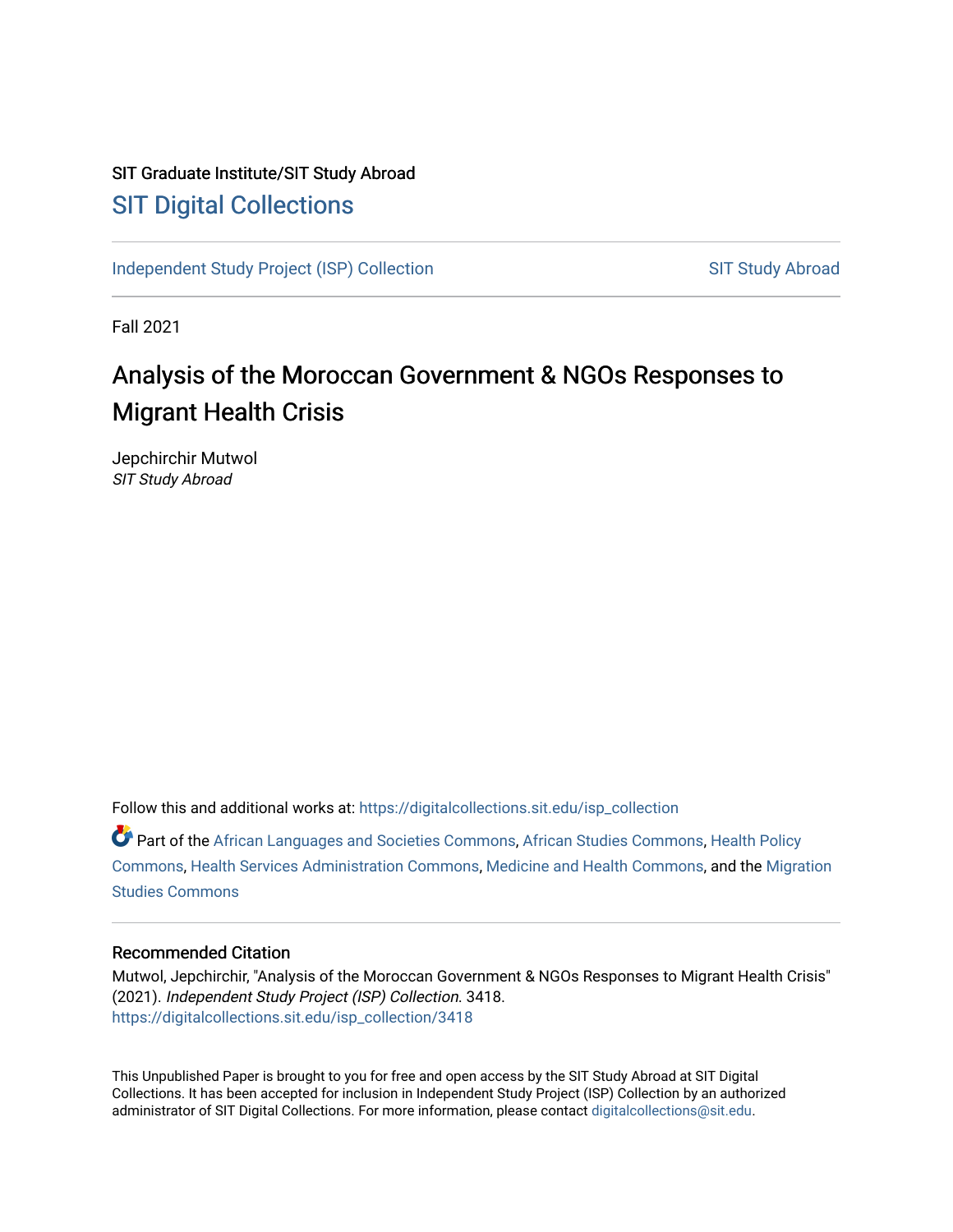## **Analysis of the Moroccan Government & NGOs Responses to Migrant Health Crisis**

Mutwol, Jepchirchir

Academic Director: Dr. Taieb Belghazi

Advisor: Dr. Souad

Grinnell College

December 13, 2021

Africa, Morocco, Rabat

Submitted in partial fulfillment of the requirement for Multiculturalism and Human Rights SIT Abroad- Fall 2021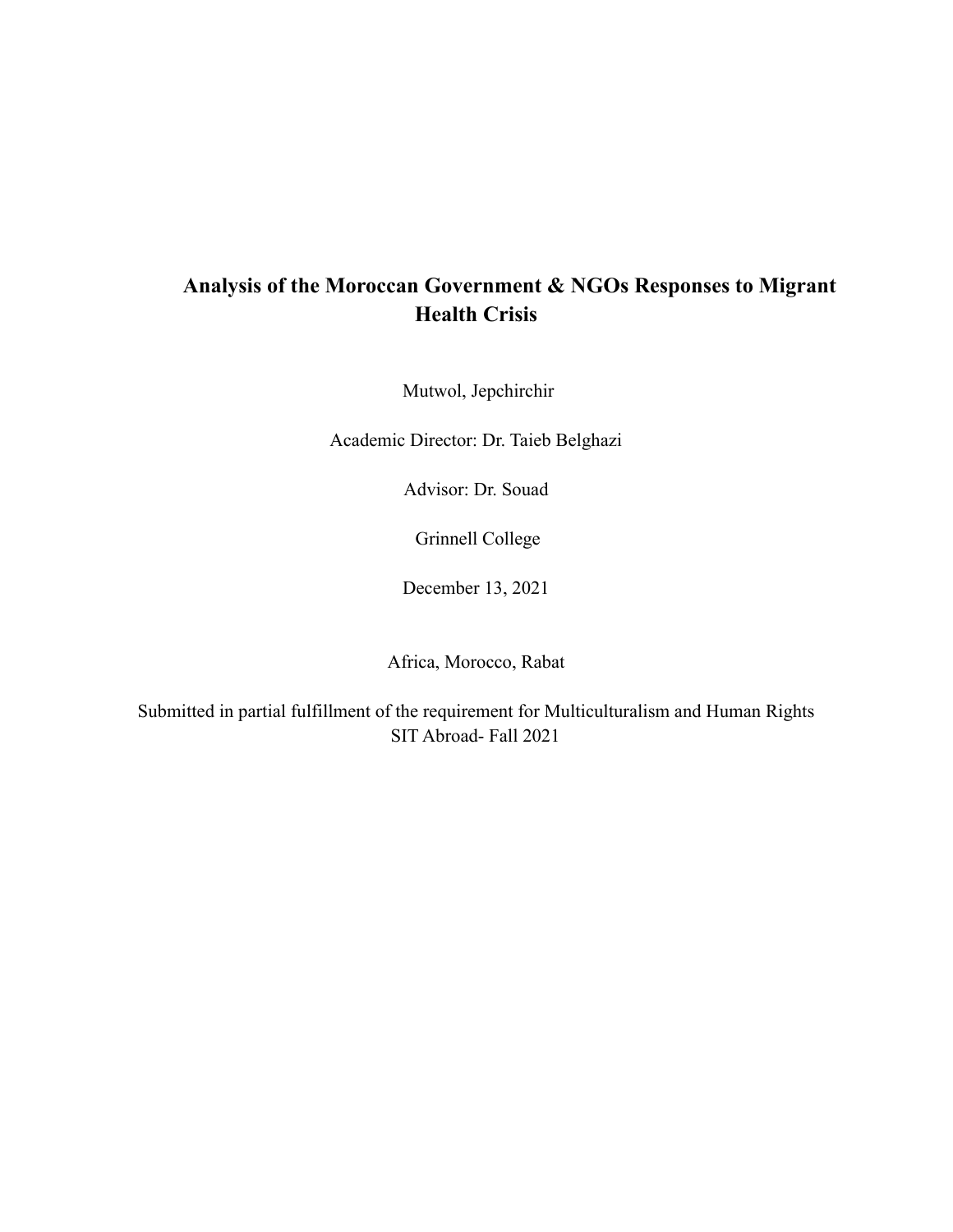## **Table of Contents**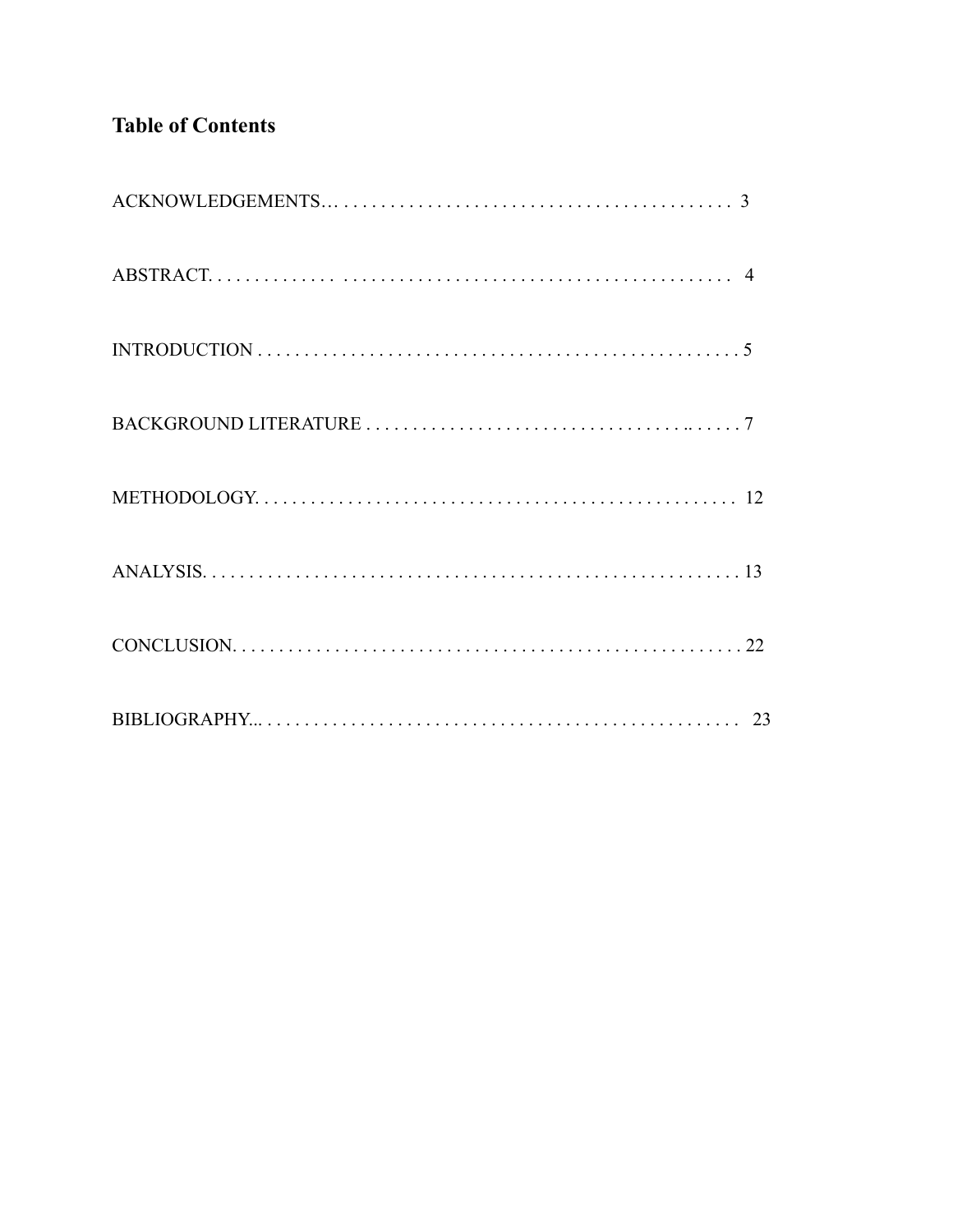### **Acknowledgements:**

I would like to thank Dr. Souad, and Taieb Belghazi for guiding me through the process for my ISP Project. Through their expertise and vast knowledge, I have been able to explore my passions surrounding healthcare, marginalized migrants in Morocco, and the ethics surrounding human right access and equality. I would also like to thank the friends I made inside the program and Moroccan friends as well. It is through sharing ideas with my classmates that I have developed and curated new interests. Additionally, I have been inspired by them to learn more about human rights issues and explore my topic on migrant healthcare access. Lastly, I would like to thank my family, as they continued to support my interests from the United States.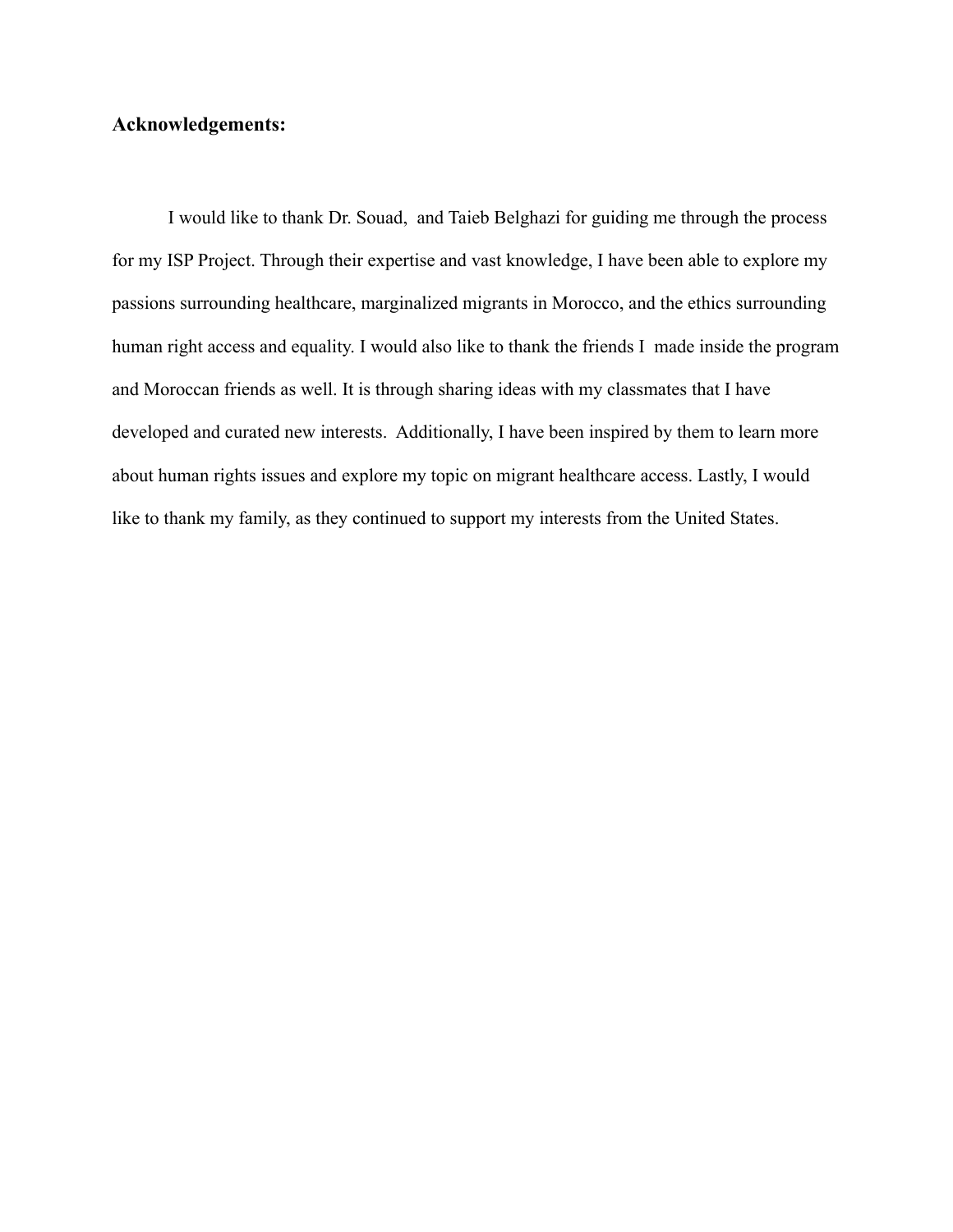### **Abstract:**

Healthcare access in Morocco for migrants has been a topic of growing interest. With the implementation of migration reforms in response to Morocco becoming a destination for migrants, it is important to assess the effectiveness of government policies in aiding migrant health. Additionally, assessing other political actors' influence in government policies is equally important. Through research of existing scholarship, I theorize that the biggest issue impacting migrant access to health is the illegalization of migrants. Without being a legal resident, let alone in asylum or a refugee, migrants cannot access public health services without the fear of deportation. Local and International NGOs currently play a large role in facilitating health care visits for migrants, but it is limited. Additionally, with the refugee determination process being under the UNHCR and not the ministry of health, the jurisdiction between national law and the UN becomes blurred. Nevertheless, both actors must collaborate to continue increasing access to healthcare services while streamlining the process of legalization in Morocco.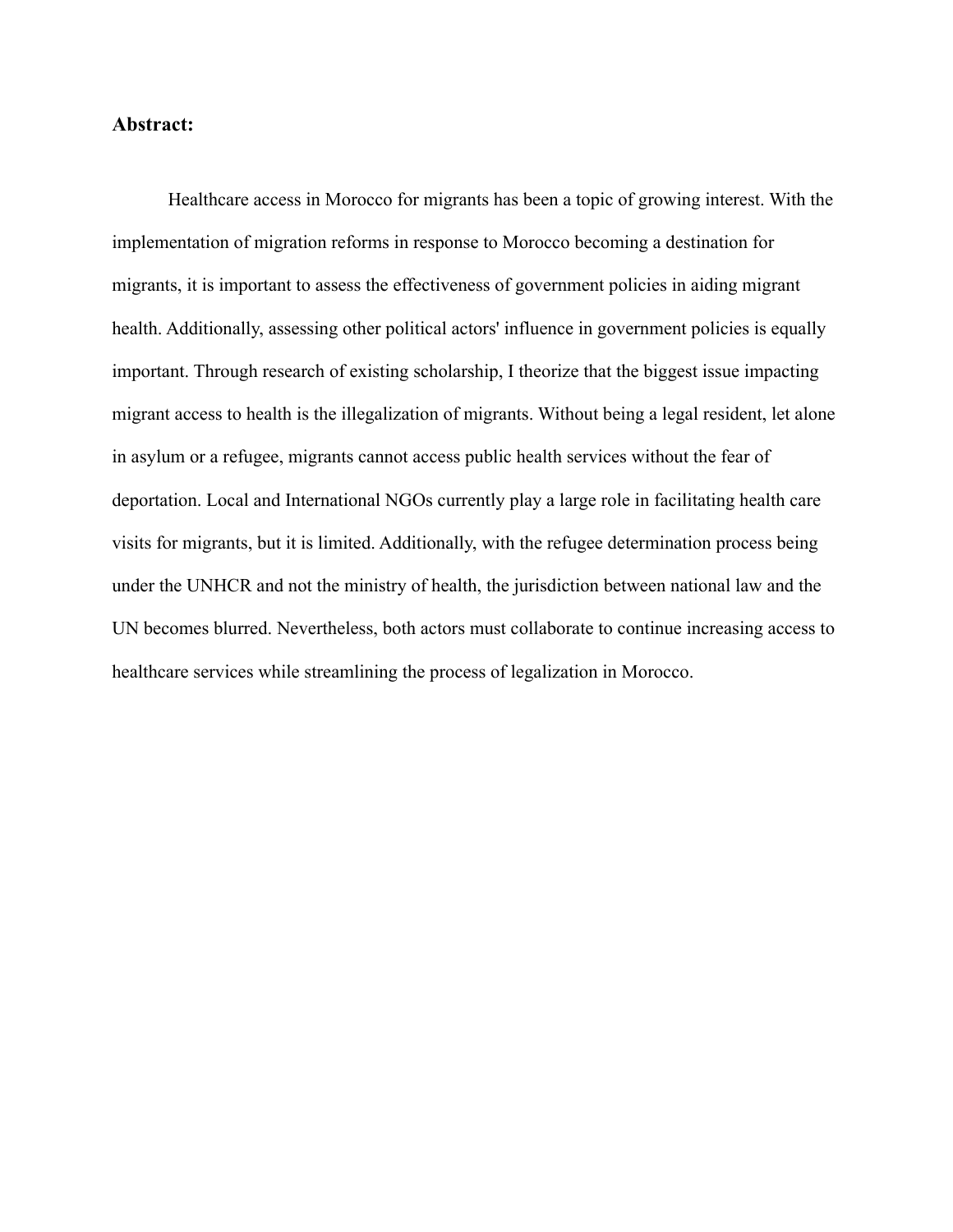### **Introduction:**

The 20th and 21st century has been a monumental time for the development of human rights and healthcare access. Especially after the independence of multiple countries in Africa, South America and Asia in the mid 20th century, healthcare access is an ever evolving topic that needs to be researched. According to the United Declaration of Human Rights written in 1948, human rights includes " right to life and liberty, freedom from slavery and torture, freedom of opinion and expression, the right to work and education"<sup>1</sup> . Specifically, a case study in Morocco would be of special interest to understand nationally, and globally.

In my study abroad program, my focus of study was Multiculturalism and Human Rights. I learned about the development of human rights in Morocco and the impact of gender, race, and ethnicity on access to those rights through in-classroom learning and talking to experts on the topics within human rights. Field work was also fundamental to the program; we visited NGOs and talked with migrants about their experience migrating and living in Morocco. It is through these discussions that I curated my interest in healthcare access in Morocco.

An NGO visit to 100% Mamas in Tetouan prompted my interest in healthcare access for migrants in Morocco. In the visit, there was a discussion on the hindrances women face entering the healthcare system. A big issue was the stigmatism surrounding STD testing, especially if one is divorced or single. Their relationship status comes into question, which exposes how women's identity is perceived in healthcare. There is where I realized the complexity of healthcare access went beyond race, ethnicity, and class, but also social stigma for women.

<sup>&</sup>lt;sup>1</sup> "Human Rights." United Nations. United Nations. Accessed December 5, 2021. https://www.un.org/en/global-issues/human-rights.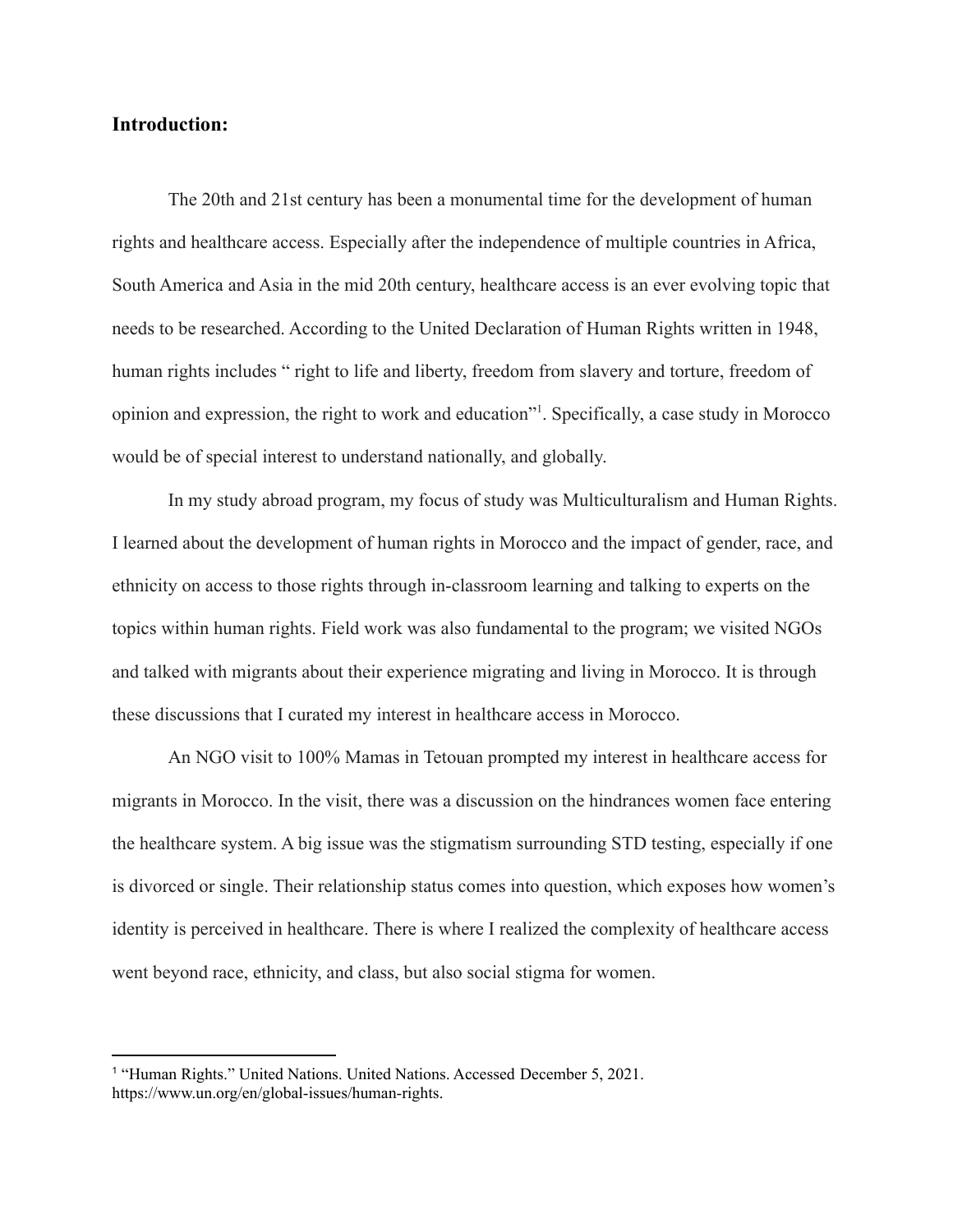Additionally, my interest to pursue healthcare access stems from my passions in healthcare overall. I am on the pre-medicine track, and have intent to become an Anesthetist. I have already researched public health topics through my religious studies major. Therefore, it was natural to research healthcare access in Morocco. Healthcare access in Morocco looks much different from many parts of the world for various reasons. Most importantly Morocco is in a position as a destination country for migrants, and a country in passing for migrants going to Europe.

Morocco sits at an important intersection between human rights and migration. Morocco is situated at the border between Europe and Africa, making it an easy point for migration. In fact, the Moroccan and Spanish border is the second most funded border in the world, right after the United States and Moroccan border. Morocco faces pressure from the European Union to keep migrants and integrate migrants into society. This is evident through the additional \$157 million USD the EU gave to Morocco to support border control<sup>2</sup>. Integration of migrants requires implementing various programs to provide food, shelter, health, anf job opportunities for migrants. Due to the nature of migrant conditions, it would be interesting to explore how the government and NGOs are effective in providing. Just as in any country, there is often a gap between legislation that aims to help marginalized people and the in-vitro experiences of migrants. Through my research, I am to see how migrants experience match up to the types of healthcare access they should be receiving under law. I hope to expand on the narratives of migrants provided through historical scholarship by including contemporary views and opinions on the topic.

<sup>2</sup> Ana Garcia Valdiva. "The Externalization of European Borders: Morocco Becomes a Key EU Partner in Migration Control." Forbes. Forbes Magazine, December 26, 2018. https://www.forbes.com/sites/anagarciavaldivia/2018/12/26/the-externalization-of-european-borders-moroccobecomes-a-key-partner-for-the-eu/?sh=51137c922657.%29.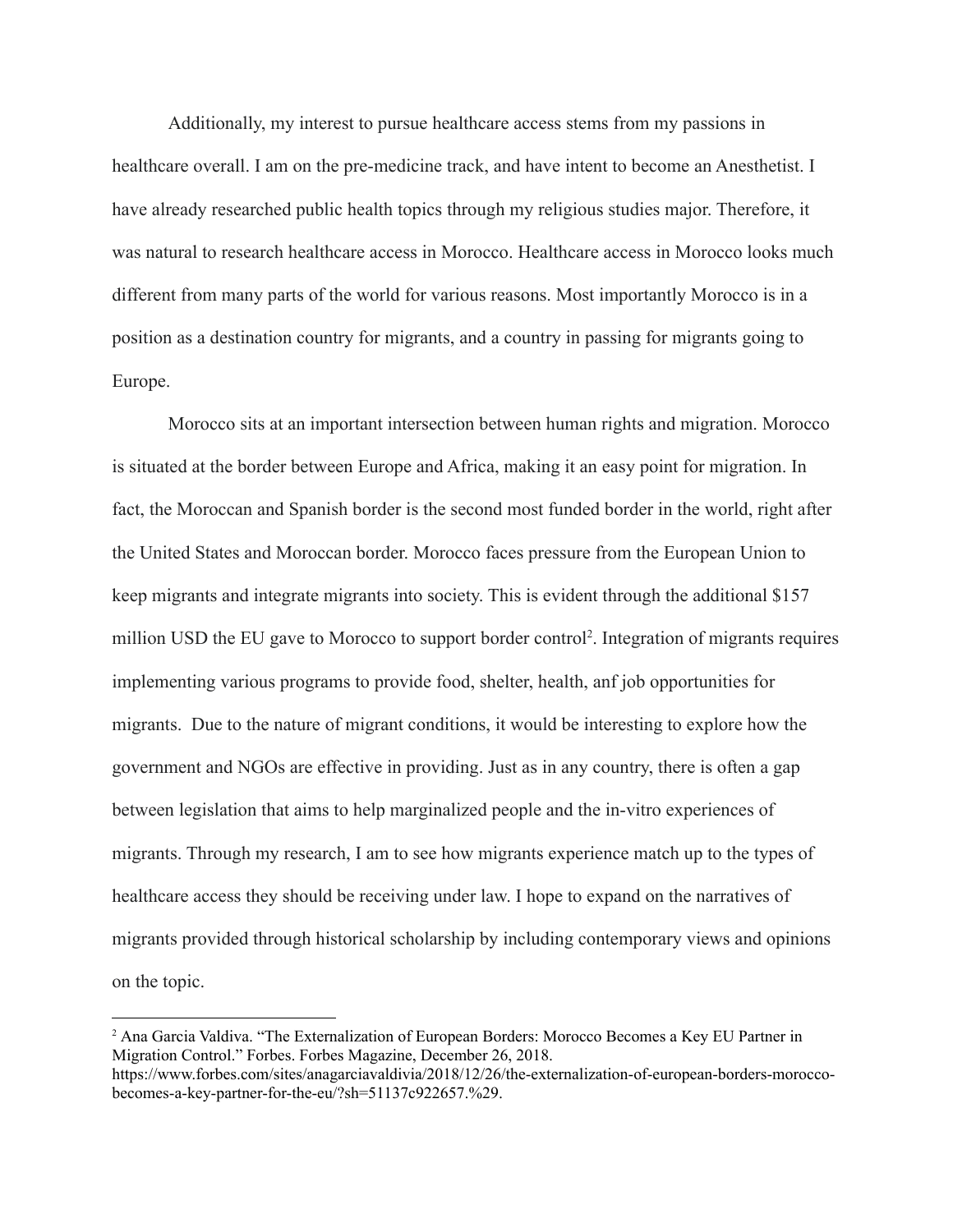#### **Background Literature:**

#### **Migration:**

The rise in migration to Morocco is something to be noted in the last decade. Morocco has been existing as a transit country into Europe through Spain. Nowadays, Morocco is becoming a destination country for migrants from Sub-saharan Africa. According to Morocco Trends, in 2010 there was a total of 70,909.00, which was a 30.4% increase from 2005.<sup>3</sup> Additionally, there was a 24.82% increase from 2010 in immigration with there being a total of 88,511.00 migrants.<sup>4</sup> The majority of migrants coming to Morocco are not sub-saharan, as they make up a small percentage of total immigration each year.<sup>5</sup> It is actually difficulut to track undocumented migrants, so the most accurate data is not available. However, according to the Migration Policy Institute, there are an estimated 700,000 sub-saharan migrants in Morocco. Hence, they should have an impact on government policies and programs, which is evident through various legislation in Morocco.

In 2014 Morocco initiated migration reform. Under those reforms the National Strategy on Immigration and Asylum (NSIA) was passed. The program integrated the healthcare system, education, housing and employment. Immigration reform also prompted the legalization of approximately 24,000 migrants, refugees, and asylum seekers. There would also be another wave of integrating migrants in 2017, which in total allowed 50,000 irregular migrants to get

<sup>&</sup>lt;sup>3</sup> "Morocco Immigration Statistics 1960-2021." MacroTrends. Accessed December 13, 2021. https://www.macrotrends.net/countries/MAR/morocco/immigration-statistics.

<sup>4</sup> "Morocco Immigration Statistics 1960-2021.

<sup>5</sup> Cherti, Myriam, and Grant, Peter. "The Myth of Transit: Sub-Saharan Migration in Morocco." London: Institute for Public Policy Research, June 2013.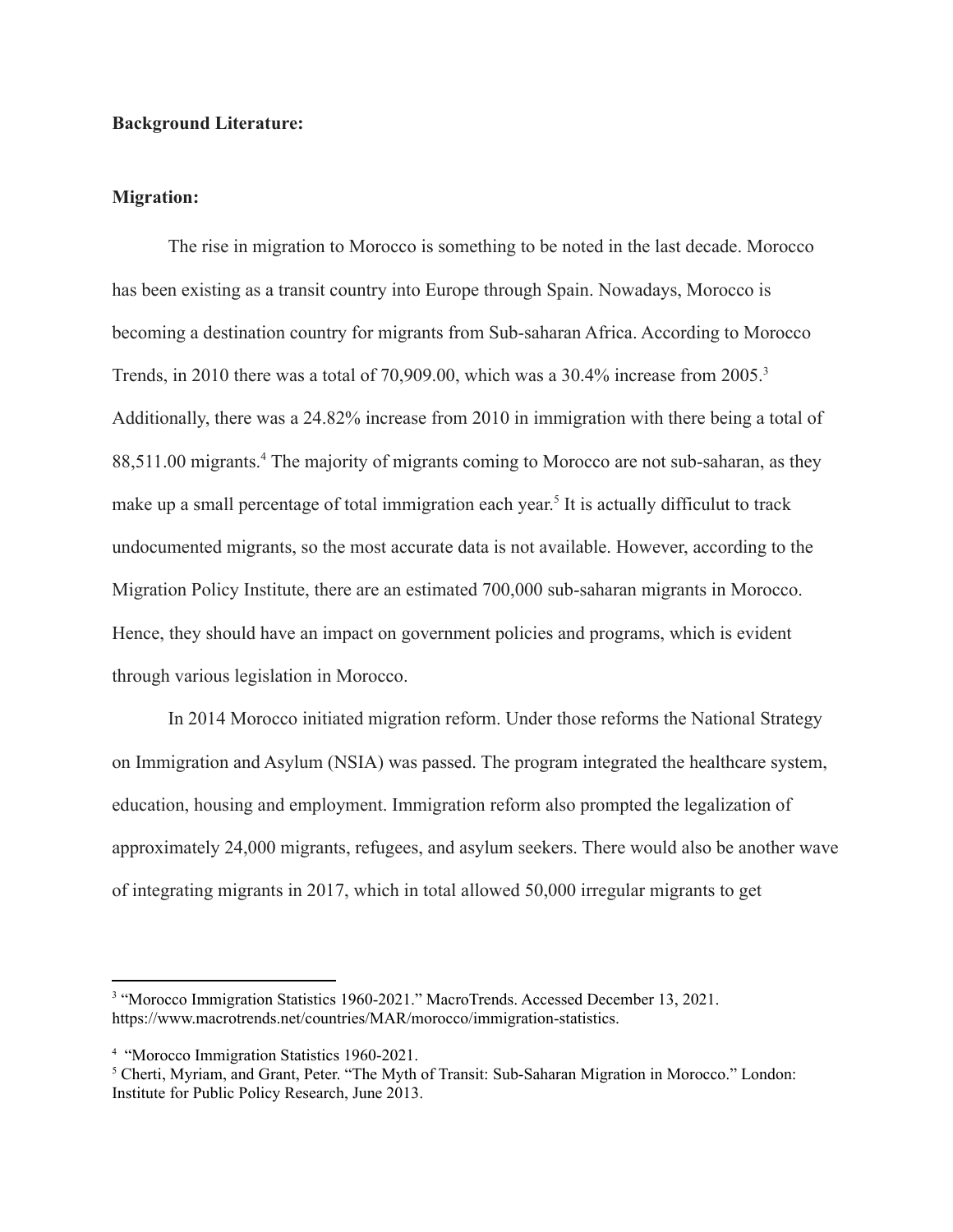residency.<sup>6</sup> These programs were within the "framework of efforts renewed by the international community in favor of safe, orderly,and regular migration."<sup>7</sup> Politically, this was great for Morocco because they were a " regional exception" for leading in the region for promoting human rights. However, in practice, the implementation of human rights is not fully effective, which is evident through lack of housing, healthcare, etc.

Migrants escape their home country for various reasons including civil unrest, economic and financial crisis. Migrants seek a better life in Europe, but with increasing difficulties of crossing the border, that dream becomes harder. Therefore, there is an increase in migrants remaining in Morocco, which puts a strain on the Moroccan government and international agencies. Investigating different social factors like healthcare is imminently important because more migrants would need healthcare access.

#### **Healthcare in Morocco:**

After Morocco became independent in 1956, healthcare access was limited. Initially, there were approximately 400 private practitioners and 300 public health physicians throughout the country. <sup>8</sup> By 1992, approximately 70 percent of the population had access to healthcare. Alongside increased healthcare access, Morocco was able to make important steps in reducing prevalent infectious disease through campaigns and programs. Additionally, campaigns on

<sup>&</sup>lt;sup>6"</sup>National Strategy on Immigration and Asylum: Global Forum on Migration and Development." National Strategy on Immigration and Asylum | Global Forum on Migration and Development. Accessed December 13, 2021.

<sup>8</sup> Wikipedia contributors, "Health in Morocco," *Wikipedia, The Free Encyclopedia,* [https://en.wikipedia.org/w/index.php?title=Health\\_in\\_Morocco&oldid=1019489571](https://en.wikipedia.org/w/index.php?title=Health_in_Morocco&oldid=1019489571) (accessed December 5, 2021). <sup>7</sup> "National Strategy on Immigration and Asylum,"Global Forum on Migration and Development.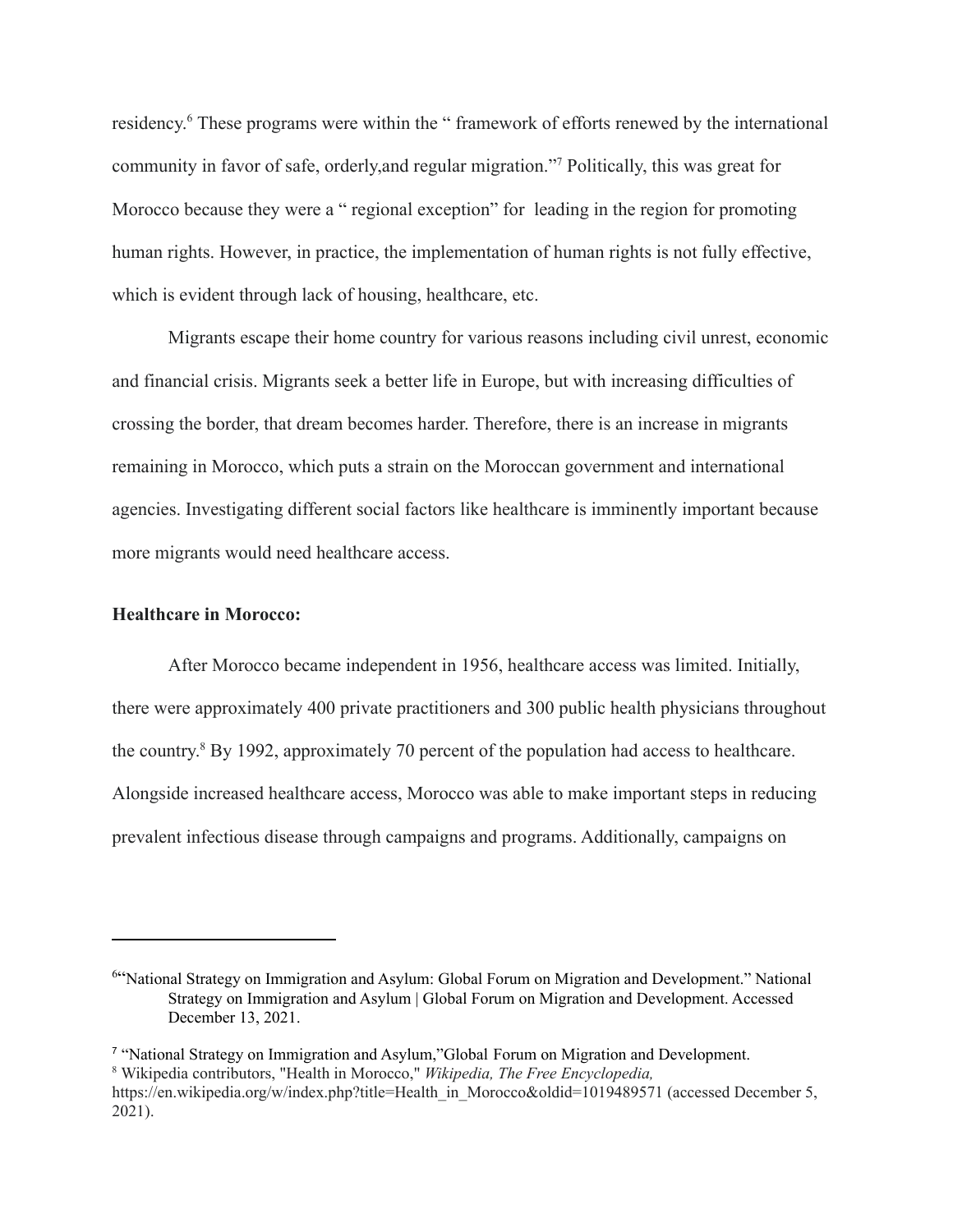nutrition, maternal health and child care, and obesity have helped to improve the health of the overall population.

The healthcare system is divided into two sectors under the Ma overarching system, Mandatory Health Insurance (AMO). AMO is broken up into the CNNS (private) and the La CNOPS( public).<sup>9</sup> Under the public sector is the RAMED, which is an insurance program for people living in poverty. Under RAMED, migrants are supposed to receive healthcare access. In reality, this is much more complicated. In 2003, the Moroccan government passed Law n°02-03, which " guarantees most of the fundamental rights of asylum seekers and refugees, especially access to health care and education, and the right to remain and to work under certain conditions.<sup>10</sup>" What this law does not highlight is that there is a process to filing for asylum or being recognized as a refugee. It is actually within the UNHCR jurisdiction to conduct the Refugee Status Determination process and not with the Moroccan ministry. This makes improving legislation for refugees and asylum seekers more complicated. So in regards to healthcare, migrants may face issues even using RAMED because of these discrepancies. Luckily, there has been a gap being filled through the catholic church and international NGOs.

The Catholic church has a large presence in aiding migrants, despite their small population. Since the early 2000s, more than 45,000 migrants have been treated through the organization Caritas. The organization provides a form of psychosocial support, the facilitation of access to education and the health system, as well as care and financial assistance in the

<sup>9</sup> Wikipedia contributors, "Health in Morocco," *Wikipedia, The Free Encyclopedia,* [https://en.wikipedia.org/w/index.php?title=Health\\_in\\_Morocco&oldid=1019489571](https://en.wikipedia.org/w/index.php?title=Health_in_Morocco&oldid=1019489571) (accessed December 5, 2021).

<sup>10</sup> "Morocco." Migrants & Refugees Section. Migrants-Refugees, May 24, 2021. https://migrants-refugees.va/country-profile/morocco/.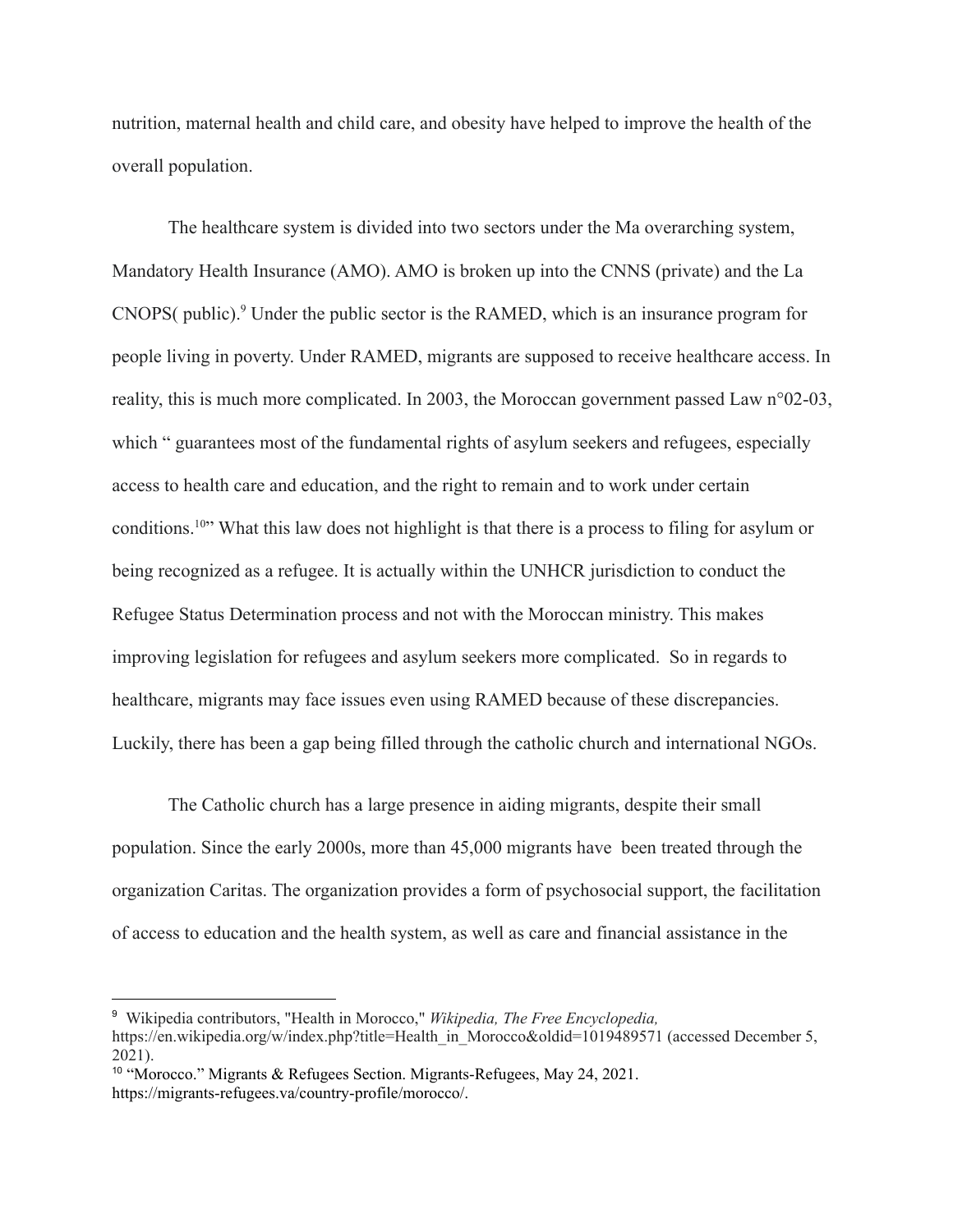prevention of HIV/AIDS." <sup>11</sup> Additionally, in 2016 they created a 3 what project called Qantara, and the objective of the program was to help migrants and fully exercise their rights through supporting access to law services like health. $12$ 

A Similar organization to Carnitas is the Diocesan Delegation of Migrations ( DDM). However this program is a part of the National Strategy of Immigration and Asylum, created by the Moroccan government. DDM "operates within the framework of the various conventions signed by Morocco for the protection and integration of migrants".<sup>13</sup> This is important because the ultimate goal is to make sure there is no confusion between the rights Morocco can provide to migrants and what these NGOs can also provide. There are much larger organizations that also contribute to helping migrant health. This includes , International Organization for Migration (IOM), International Labor Organization (ILO), UNHCR, Arab League, African Union (AU) and Doctors without Borders<sup>14</sup>. Even the WHO created a pact with the MENA countries to promote healthcare access for migrants. However, this is " in-vitro" in that we know what these organizations are expecting to produce. However, we need to understand and research whether these organizations and the government are actually meeting these expectations.

#### **Gendered Experience for Women:**

Scholarship on women's experience during migration is limited. Most researchers have focused on theorization of migration through mens experience.<sup>15</sup> Researchers justified lack of research to lack of access, or women being the minority in camps. However, that makes women's

<sup>11</sup> "Morocco." Migrants & Refugees Section.

<sup>&</sup>lt;sup>12</sup> "Morocco." Migrants & Refugees Section.

<sup>&</sup>lt;sup>13</sup> "Morocco." Migrants & Refugees Section, Migrants-Refugees

<sup>&</sup>lt;sup>14</sup> "Morocco." Migrants & Refugees Section, Migrants-Refugees

<sup>&</sup>lt;sup>15</sup> Elsa Tyszler, " From controlling mobilities to control over women's bodies: gendered effects of EU border externalization in Morocco," Comparative Migration Studies,2019, 7. 25. 10.1186/s40878-019-0128-4.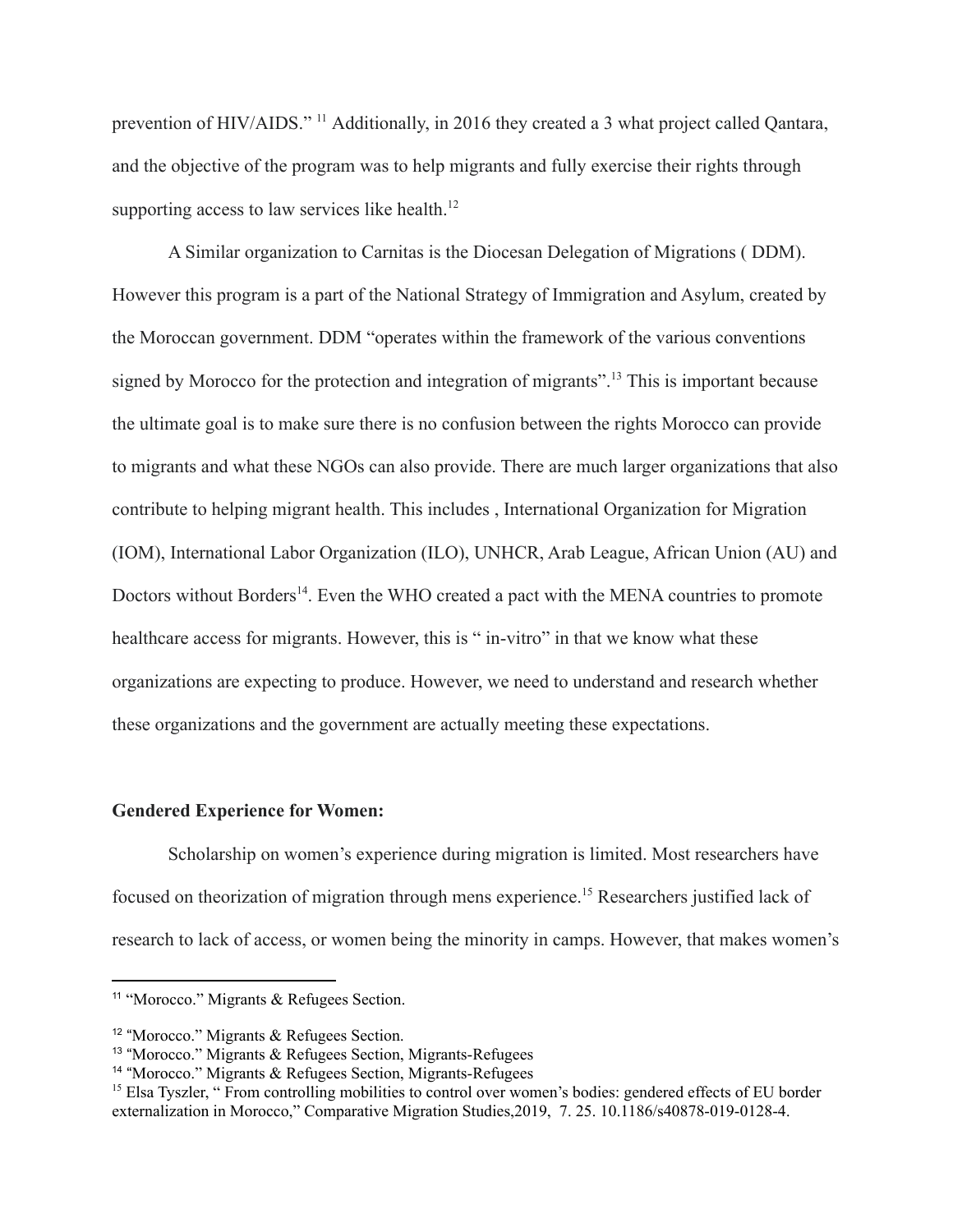experience unexposed. If there is research on women's experience during migration, then it is centered on trafficking, domestic work, sexual violence and prostitution. This is problematic because this work does not always include a gendered perspective, which just reproduces the normative " migrative woman-victim with no agency" narrative.<sup>16</sup> Additionally, the lived experience of women is left out when the conversations are only limited to smuggling and trafficking.

Women's experience in traveling is also important to separate because there is male dominance throughout the migration journey. Women are vulnerable to unfavorable power relations, which could lead to gender violence against women by fellow migrants, boarder patrol, or native Moroccans.<sup>17</sup> This is important to consider in the analysis of women's experience in healthcare. Given this information, I infer that contemporary research will show that women enter healthcare settings primarily for sexual violence. However, given that research on women focuses primarily on trafficking and smuggling, scholarship will not highlight other healthcare issues as frequently.

<sup>&</sup>lt;sup>16</sup> Elsa Tyszler, " From controlling mobilities to control over women's bodies"

<sup>17</sup> Elsa Tyszler, " From controlling mobilities to control over women's bodies"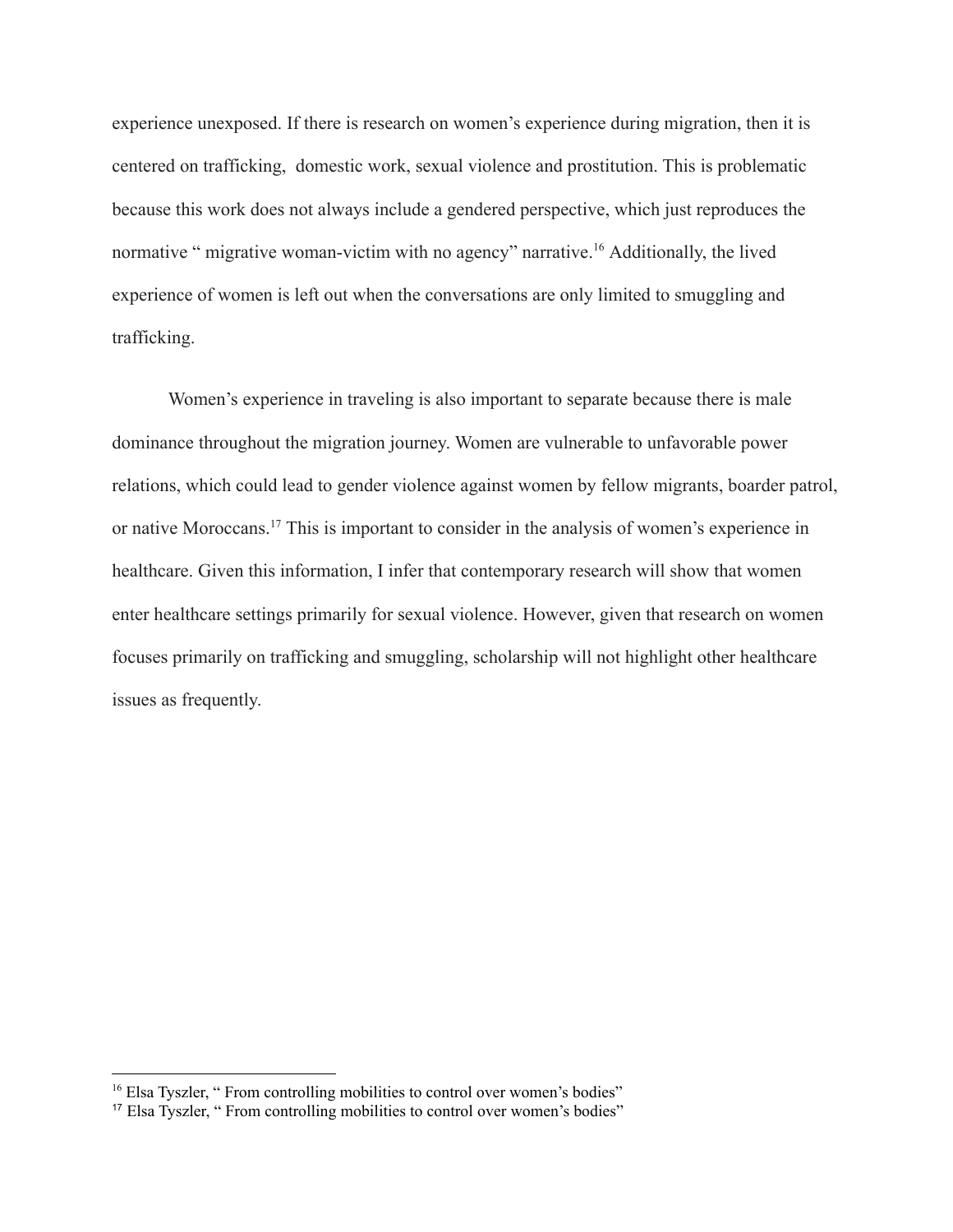#### **Methodology/Limitations:**

Due to the Pandemic, traveling to various NGOs or hospitals to conduct interviews was unfavorable. Additionally, due to leaving Morocco suddenly because of the lockdown, the time to receive interviews were cut short. This posed a major obstacle because it limited my ability to conduct interviews that could reflect more present trends on migrant experience in healthcare settings. Additionally, because my topic is very niche, it was difficult finding very specific academic works on my topic. There are various studies on the private and public healthcare options, and the constitutional laws on healthcare access. However, since data on migrants overall is limited, finding accurate sources on migrant healthcare experience would be difficult. Other limitations through my study include the biases presented in reports from institutions under the Moroccan government. The government would inherently want to present human rights issues in a positive light for various reasons. Therefore, they may imply that the issue does not begin with.

Considering all these factors, I decided to proceed by using academic scholarships available through bi-partisan organizations when possible.Unfortunately, I was unable to interview experts in academia who have conducted research, so I heavily relied on interviews and research conducted through well-recognized NGOs and news articles. Lastly, since I am not directly interviewing migrants, I will always encounter possible bias from any interviewer that communicates migrants' experience.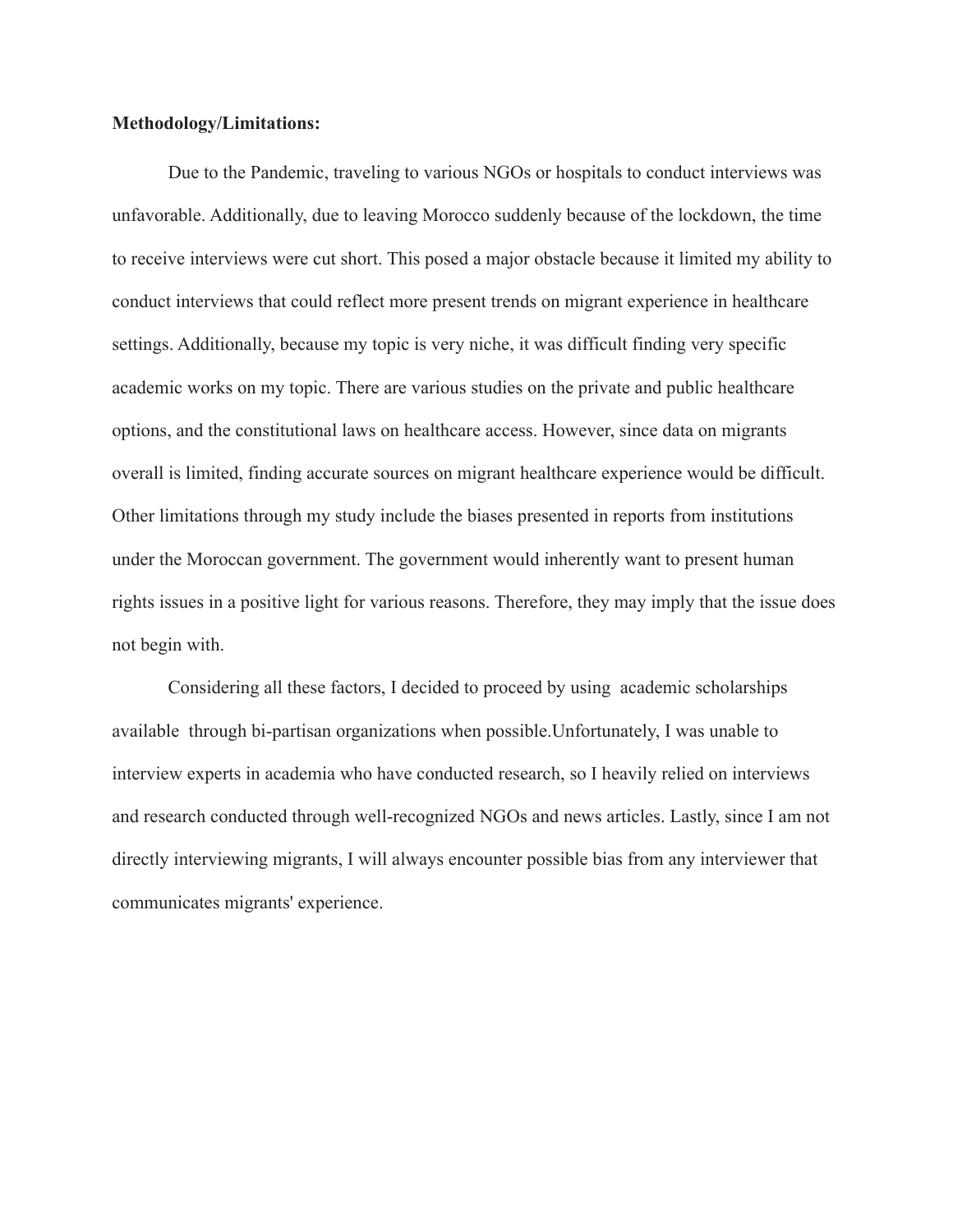## **Analysis:**

#### **Médecins Sans Frontières/ Doctors without Borders:**

MSF conducted a census to research pathologies most affecting migrants. The census occurred in Nador, Oujda, Casablanca, Salé and Rabat, which are hubs for NGOs and government organizations aiding migrants. 95% of the interviews were conducted in Casablanca or Rabat, which means migrants in the far North or South may no be accurately represented.<sup>18</sup> Additionally, this study only included sub-saharan migrants without legal residency status, which allows for migrants in full need to be recognized and heard.<sup>19</sup> The medical problems can be most attributed to violence and abuse, constantly changing living conditions, a draining journey, and

<sup>18</sup> Doctors Without Boarders- USA, " *Sexual violence and migration,"* (March, 26, 2010). Retrieved December 13, 2021, from

https://www.doctorswithoutborders.org/what-we-do/news-stories/research/sexual-violence-and-migration. ,5

<sup>19</sup> Doctors Without Boarders- USA, " Sexual violence and migration," 3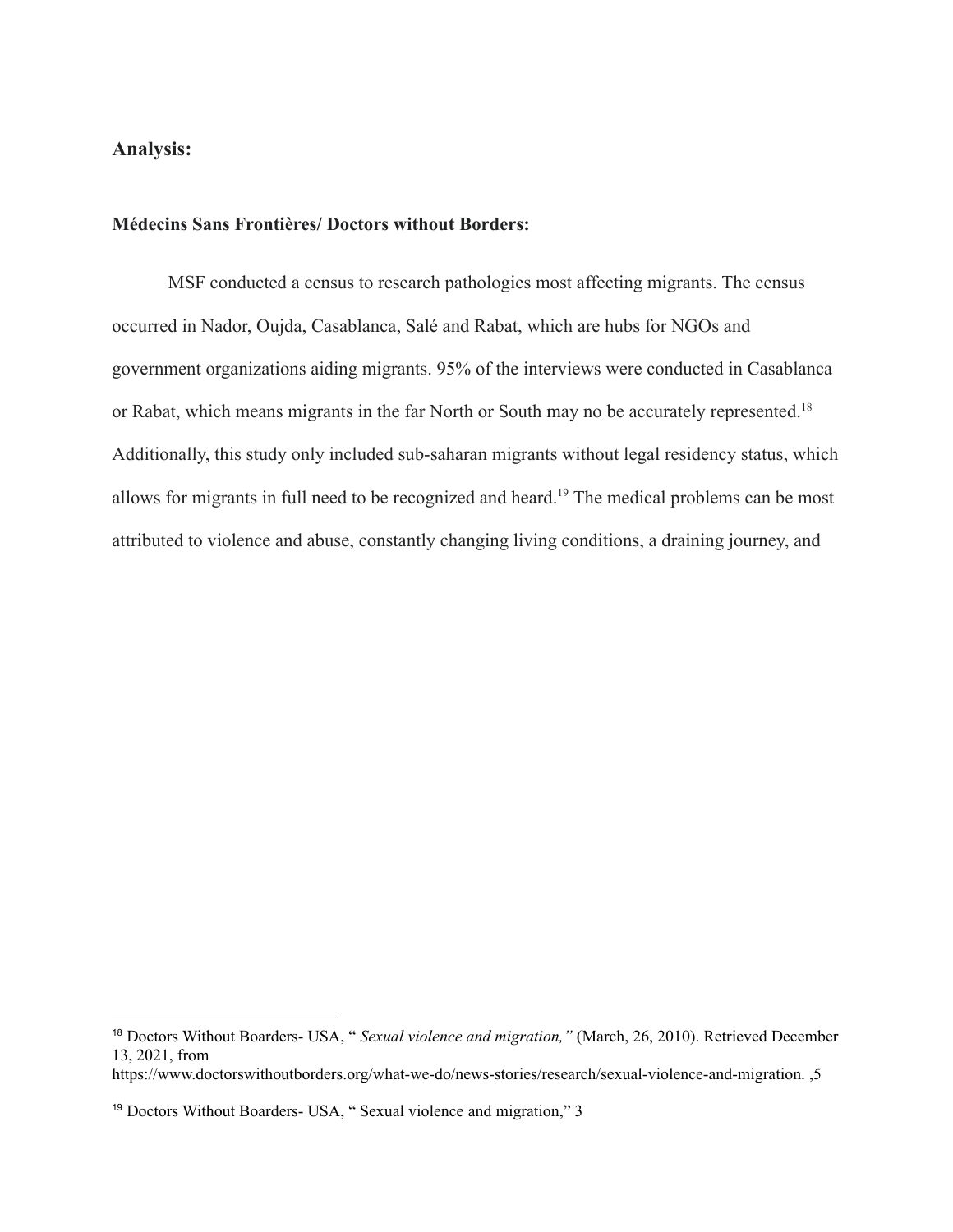lack of access to health services.



## Main pathologies among the patients attended by MSF in 2009

**Figure 1:** Main Pathologies among the patients attended by MSF in 2009<sup>20</sup>

The highest recorded pathology in 2009 was musculoskeletal pain and headaches at 25%. This is not surprising considering the long and treacherous journey migrants take. However, a interesting statistic is the sexual and reproductive health is only at 5%. The low percentage of sexual reproductive health could indicate two phenomena. One is that the percentage of women covered in this study was much lower in comparison to men. The other possibility is that women are underreporting. The latter is the most probable reason. Sexual violence is a traumatizing

<sup>&</sup>lt;sup>20</sup> Doctors Without Boarders- USA, " Sexual violence and migration," 5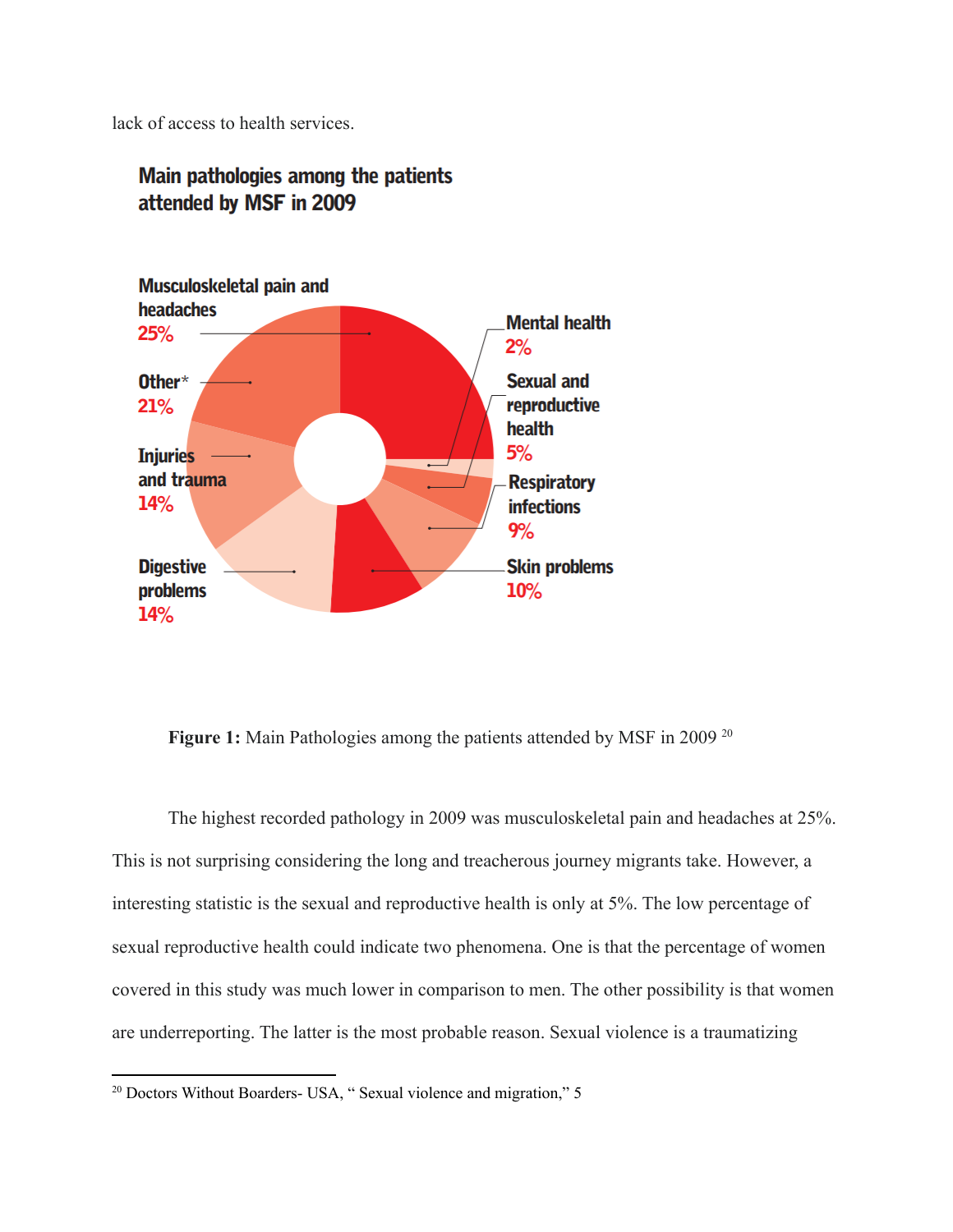experience for women, and women can be stigmatized for getting pregnant or contracting diseases. Women had to trust in men who were supposed to help them cross the border, but in turn these men turned their backs on these women and assaulted them. MSF reported that common criminals, smuggling and human trafficking networks mostly perputated sexual violence against women. However, boarder patrol on the Morocco/Algerian boarder also particpated in sexual violence against women, which makes migrant women even more vulnerable. Such atrocities must have been a re-traumatizing process to constantly endure. One story that encompassesthis this retramatization is the story of BB, a 25 year old Woman interviewed by MSF.

*"BB left her country due to war. She crossed Mali and then Algeria with another Malian woman. She was forced to work as a prostitute in an Algerian town to pay to continue her journey. Some time later, BB managed to leave. In Oujda they told her how to get to Casablanca and that someone would be waiting for her there with accommodation. But BB did not find anyone in the place she had been told. After a while, she asked a Sub-Saharan man for help. This man put her up in his house and from the first night he raped her. According to BB, the sexual abuse became habitual. She was not able to leave the house and if she said no, the man hit her and left her without food for days. Finally, BB fell ill and the man had to contact an NGO to take her to the hospital. That day she managed to talk to a Congolese woman who helped her escape."<sup>21</sup>*

Many women like BB encounter multiple barriers in the migration process that put them in a vulnerable position. Men take advantage of their migrant status, which has a massive impact on women. Of the women who provided testimony, 35% presented pathologies reated to sexual violence. <sup>22</sup> That is much higher than the 5% represented in the overall statistics of migrant health consultation in 2019. Additionally, 33% percent of women showed psychological manifestations of sexual violence trauma which includes the following " insomnia, anorexia,

<sup>21</sup> *Sexual violence and migration*. Doctors Without Borders - USA. (2010, March 26). Retrieved December 13, 2021, from

[https://www.doctorswithoutborders.org/what-we-do/news-stories/research/sexual-violence-and-migration,](https://www.doctorswithoutborders.org/what-we-do/news-stories/research/sexual-violence-and-migration)

<sup>&</sup>lt;sup>22</sup> Doctors Without Borders- USA, "Sexual violence and migration," 8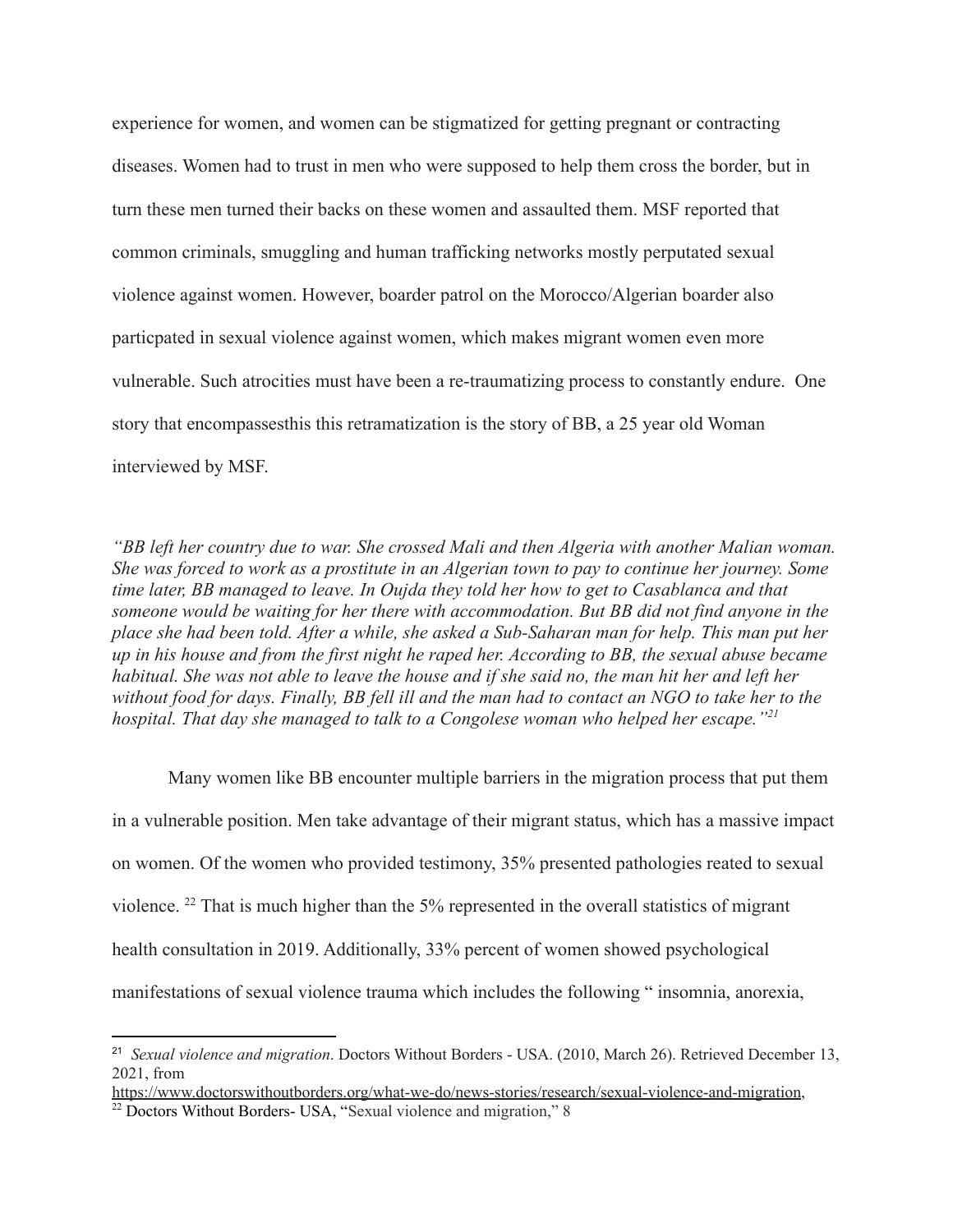nightmares, stress, anxiety, depression, emotional passivity, strong feelings of guilt and shame and suicidal thoughts."<sup>23</sup>This is a devastating problem that cannot be simply solved through legislation. Luckily, there has been a focus from ministerial departments, in collaboration with organizations like MSF, but also other local organizations. There was an attempt to implement " legal protection cells in some courts and protection cells in hospitals," but this is not well known to migrants.<sup>24</sup> But even with the creation of these policies, MSF claims that it is not enough for migrants. The most important factor for migrants accessing better healthcare services is through the legalization of migrants.<sup>25</sup> Migrants are not guaranteed protection without legal status. MSF draws on the hindering migration policies that lead to the increasing violence and deteriorating health conditions for migrants.

When migrants cannot integrate into society through accessing legal status in Morocco, migrants are forced to rely on local and international agencies. As stated early, because UNHCR has jurisdiction to conduct the Refugee Status Determination process, and not the Moroccan government, agencies that are supposed to promote the living conditions of migrants fail to do so. This finding is intriguing because it questions the motives of western government in providing support to Moroccan governments. The burden is placed on joint efforts between international NGOs and local agencies, and leaves the government unaccountable, since they do not control the determination process. Additionally, strengthening migration policies while claiming to support migrants puts into question the border issues between EU and Morocco. Not only is Morocco to blame, but the European Union as well. Restrictive asylum and migration

<sup>&</sup>lt;sup>23</sup> Doctors Without Borders- USA, "Sexual violence and migration," 9

<sup>24</sup> Doctors Without Borders- USA, "Sexual violence and migration," 9

<sup>&</sup>lt;sup>25</sup> Doctors Without Borders- USA, "Sexual violence and migration," 10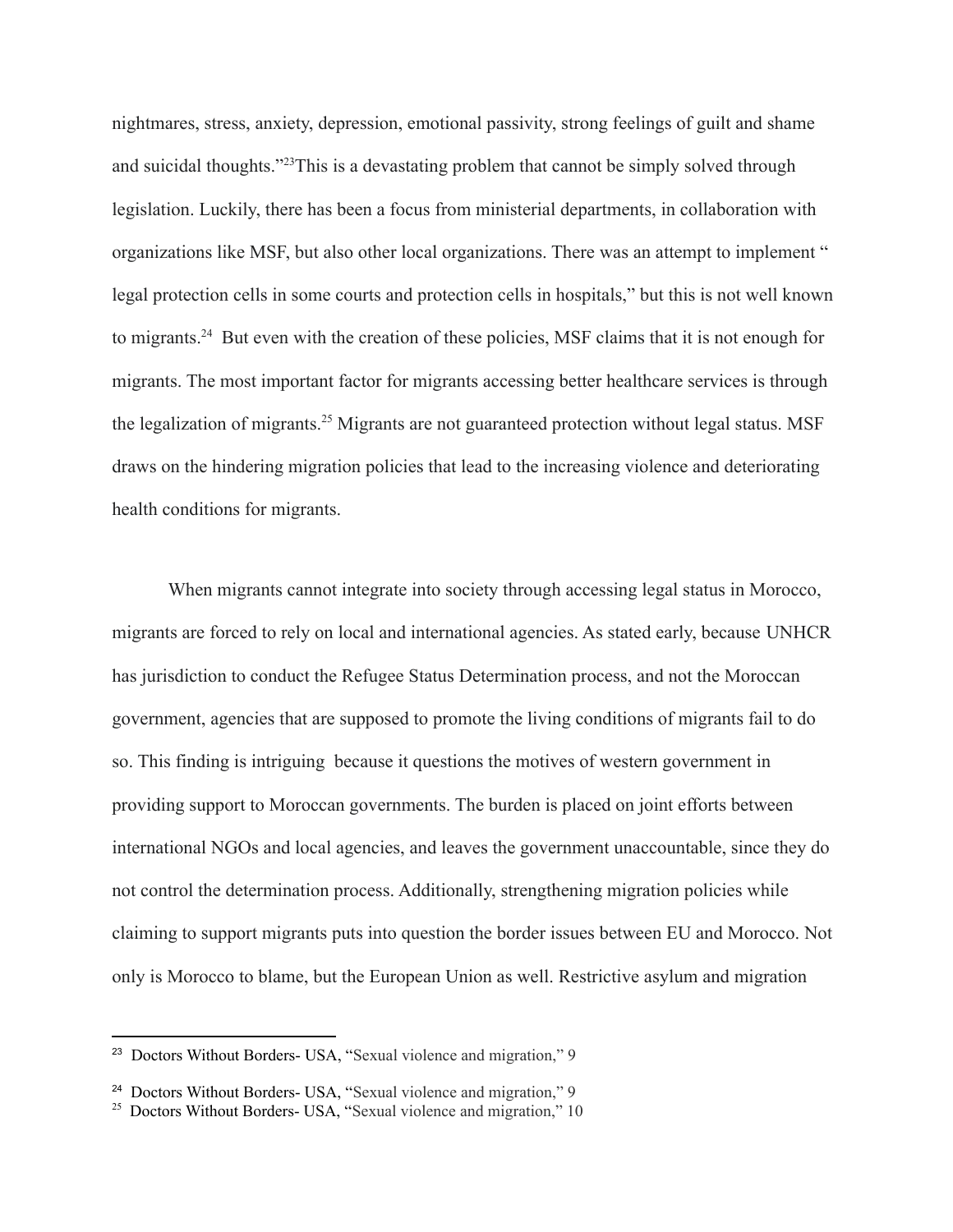policies in Spain directly affect migrant access to services<sup>26</sup>. The solution to this issue has to include placing more joint efforts between UNHCR and the Moroccan government to streamline refugee status and asylum processes, so that burden is removed from international and local NGOs in Morocco.

#### **United Nations Agency for Migration in Morocco:**

The UN International Organization for Migration (IOM) created a three phase program in coordination with the UN agency for Migration in Morocco called "Fostering Health and Protection to vulnerable migrants transiting through Morocco, Tunisia, Egypt, Yemen and sudan." This program aims to improve vulnerable migrants' health and wellbeing, and to advocate towards universal health coverage."<sup>27</sup> The third phase in particular focuses on improving migrant health. The program provided assistance to 89,326 migrants, but only 30%, 26,767, were treated in Morocco.<sup>28</sup> Through the program, the UN wants to improve "capacity of respective countries' Ministry of Health (MoH) and local responders," through a focus on public health and protection of migrants. The program has three intended outcomes.

The first outcome is that Morocco, and other respective countries, make policies improving health needs and migrant rights in correspondence to international and regional

<sup>&</sup>lt;sup>26</sup> Doctors Without Borders- USA, "Sexual violence and migration," 10

<sup>&</sup>lt;sup>27</sup> UN Migration "Fostering Health and Protection to Vulnerable Migrants Transiting throughout Morocco, Tunisia, Egypt, Libya, Yemen, and Sudan." International Organization of Migration. UN Migration. Accessed December 4, 2021.

https://morocco.iom.int/sites/morocco/files/Fostering%20health%20and%20protection%20to%20vulnerable% 20migrants%20transiting%20through%20Morocco%2C%20Tunisia%2C%20Egypt%2C%20Libya%2C%20Y emen%20and%20Sudan.pdf

<sup>&</sup>lt;sup>28</sup> UN Migration, "Fostering Health and Protection to Vulnerable Migrants"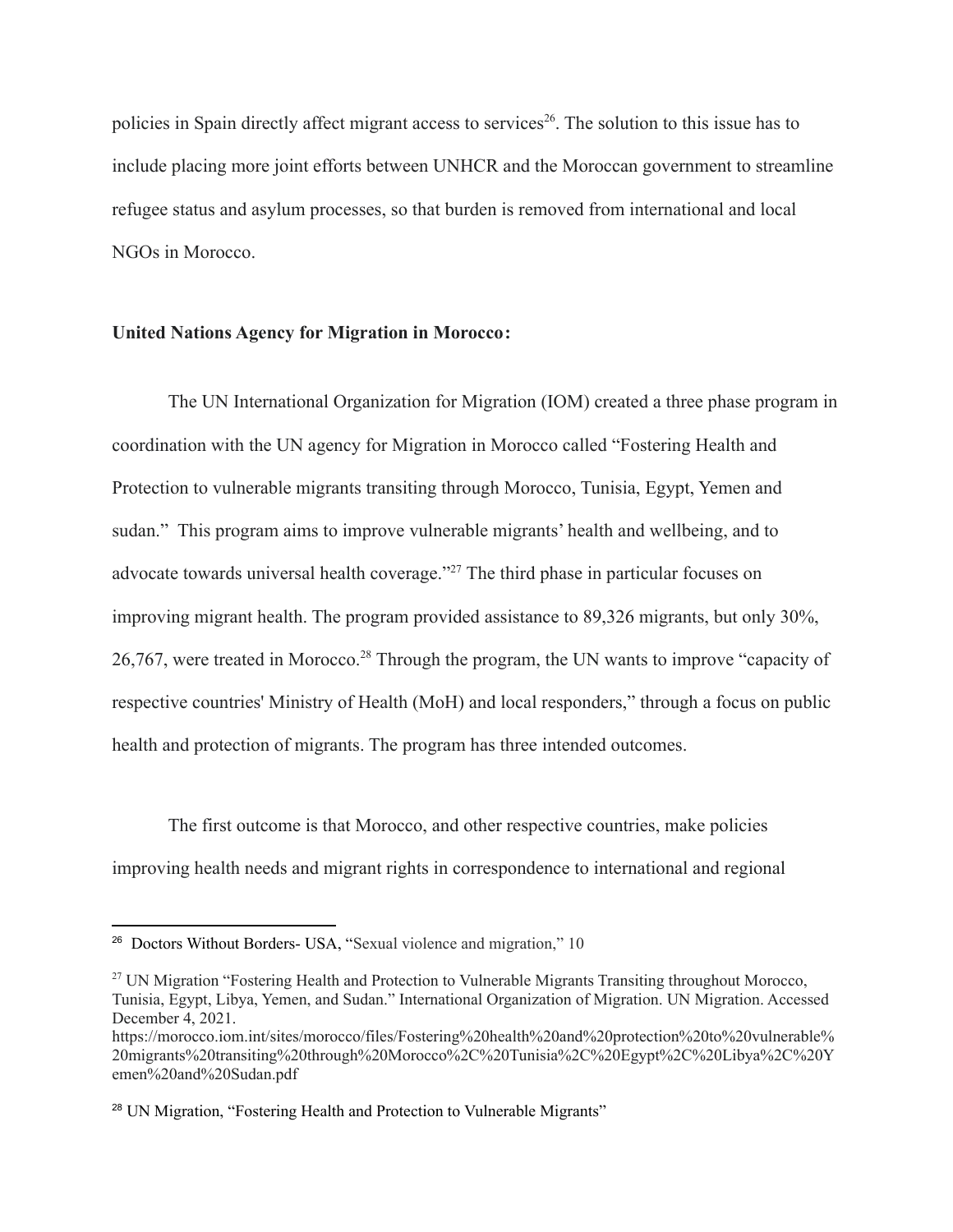commitments by continuing dialogues on legal frameworks in the Moroccan healthcare system. The second outcome is to increase availability and " use of health protection services by vulnerable migrants'' by providing humanitarian assistance, and sensitize clinicians to advocate for migrant rights."<sup>29</sup> The last outcome is to enhance existing partnership alliances through developing " migration inclusive national policies, strategies, and programs" with the Moroccan government and its partners.<sup>30</sup>

The first and third outcomes are especially interesting because they propose policies that the Moroccan government would enact. Therefore, the Moroccan government would have more responsibility in promoting migrants rights. However, given the role of the UNHCR in regulating refugee and asylum processes, the effectiveness of programs as such is questionable.

<sup>&</sup>lt;sup>29</sup> UN Migration, "Fostering Health and Protection to Vulnerable Migrants"

<sup>&</sup>lt;sup>30</sup> UN Migration, "Fostering Health and Protection to Vulnerable Migrants"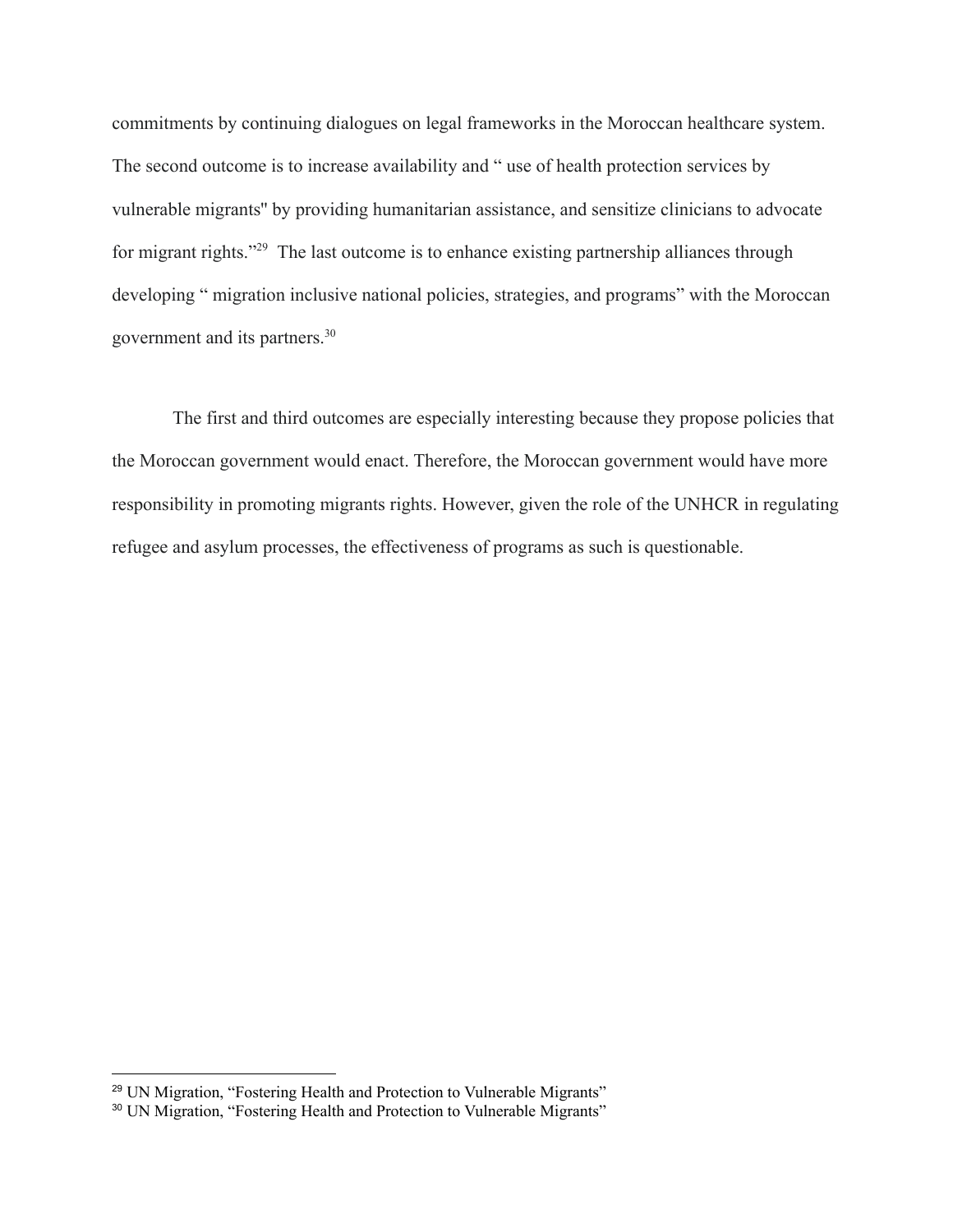

### **Figure 2:** The IOM Mission and Overall Objective<sup>31</sup>

Questions that should be considered include How effectively can the UN IOM protect migrant rights while having other divisions of its organization maintain strict rules on asylum seeking individuals. An added factor is that with the European Union, specifically Spain, they are violating international law and forcing migrants back across the border. If countries cannot respect asylum laws in place, then the effectiveness of groups like the UN can be questioned. If time allotted for a long-term research project, tracking the ramifications of the phase III of this project could be fruitful.

<sup>&</sup>lt;sup>31</sup> UN Migration, "Fostering Health and Protection to Vulnerable Migrants"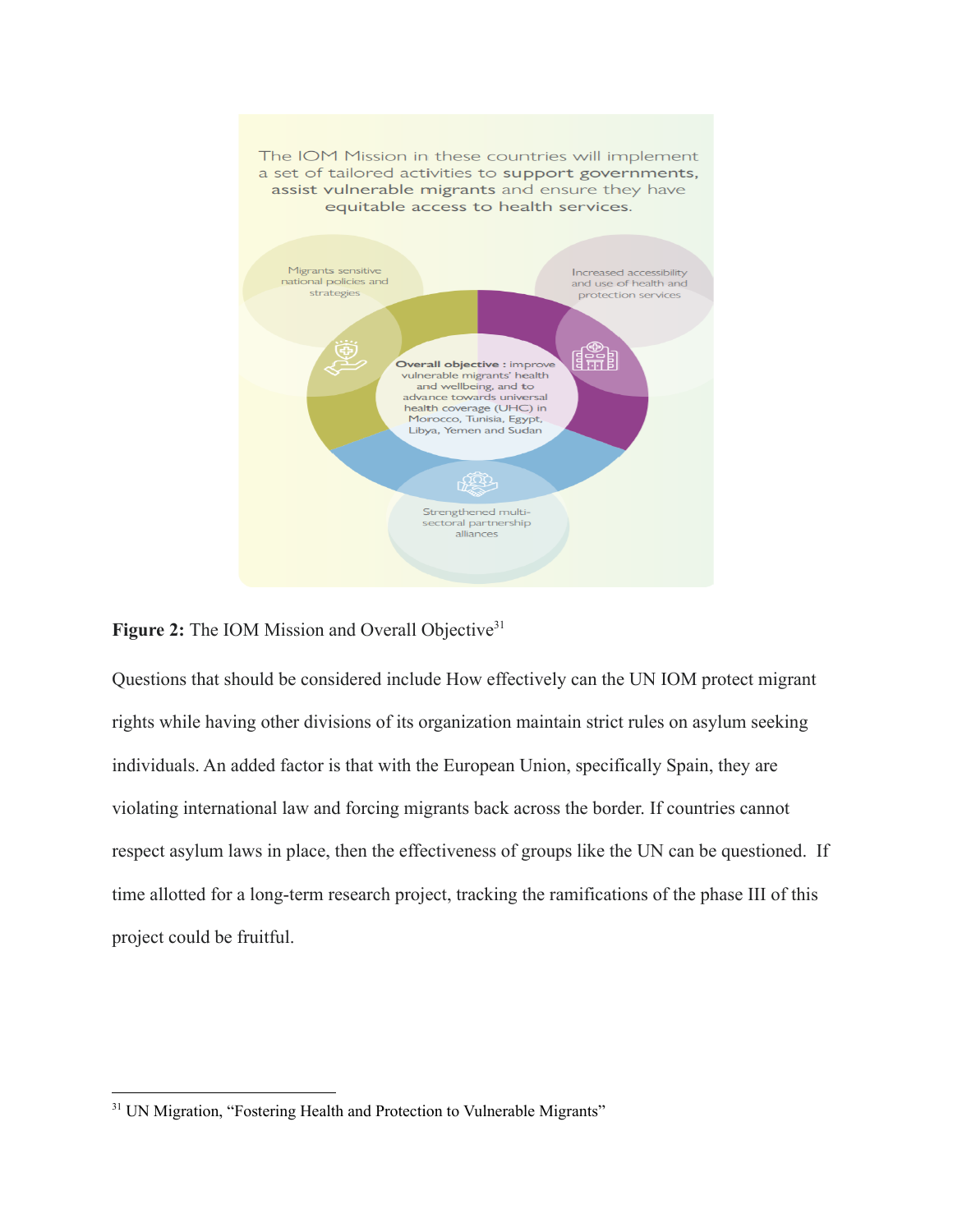#### **Policies Implemented By the Moroccan Government in Recent Years:**

#### **National Strategy on Immigration and Asylum**

The most recent legislation passed by the Moroccan government was the National Strategy on Immigration and Asylum. The program was passed in 2013 and aimed to manage migrant flow while putting in institutional frameworks and improving existing ones since the passing of the Law 02 03 in 2003.<sup>32</sup> The program has many important objectives, but the ones relevant to this project are the following: "Objective 5, Enhance availability and flexibility of pathways for regular migration; Objective 7, Address and reduce vulnerabilities in migration; Objective 9, Strengthen the transnational response to smuggling of migrants; Objective 10, Prevent, combat and eradicate trafficking in persons in the context of international migration."<sup>33</sup> These objectives are especially critical because they broadly protect migrants' access to healthcare by encouraging easier routes to legalization. However, there is not an objective covering how to help those that are illegalized. The lack of resources for migrants is even more amplified for those who are illegal because they cannot access traditional public services. Eventually the UNHCR and the National Council of the Medical Association collarborated in May 2020 to improve access to healthcare services. The agreement is symbolically important according to Rebyet Degat, a UNHCR official, because it showed " all the expressions of

<sup>&</sup>lt;sup>32</sup> "National Strategy on Immigration and Asylum: Global Forum on Migration and Development." National Strategy on Immigration and Asylum | Global Forum on Migration and Development. Accessed December 13, 2021. https://www.gfmd.org/pfp/ppd/2080.

<sup>33&</sup>quot; National Strategy on Immigration and Asylum," Global Forum on Migration and Development.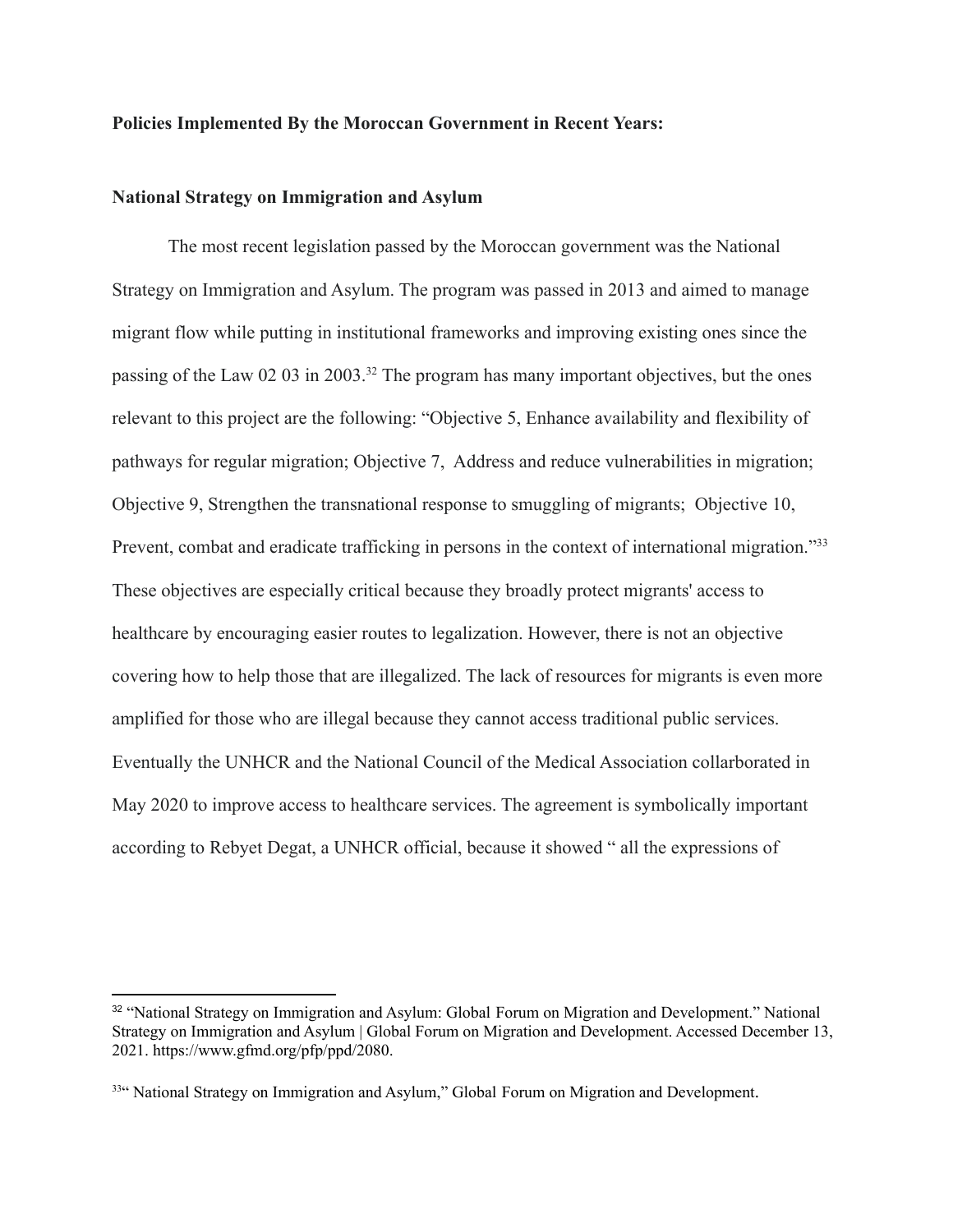solidarity and hospitality shown by Morocco and its people."<sup>34</sup> Though this statement may be true in the efforts of passing legislation, in practice this statement appears to be empty. This is however the most recent legislation that most clearly outlines progressing migrants healthcare access, so in due time, new research can assess the effectiveness of this new collaboration. This collaboration could bring a new facet to migration policy, which is using healthcare workers as actors in lobbying for migrants' health.

#### **Conclusion:**

The future of healthcare in Morocco appears to be promising. Considering the passing of legislation such as the National Immigration and Asylum Policy shows that the Moroccan government has an interest in asylum seekers and refugees. Scholarship from the last 20 years shows that in practice implementing policies is difficult. From the analysis, I conclude the most impeding barrier to healthcare access is the hurdles of legalizing migrants. Though local and international organizations have helped improve conditions of migrants' health, without access to basic services through public hospitals, illegal migrants will continue to have issues. I believe it is an issue with both the UNHCR and the Moroccan government. The UNHCR rightfully holds jurisdiction in processing migrants, but the most logical progression for the UNHCR and the

<sup>34</sup> Alraya News Network. "UNHCR, Morocco Sign Agreement to Improve Healthcare Access for refugees.''Already. May 20, 2020, https://alraiy.com/unhcr-morocco-sign-agreement-to-improve-healthcare-access-for-refugees.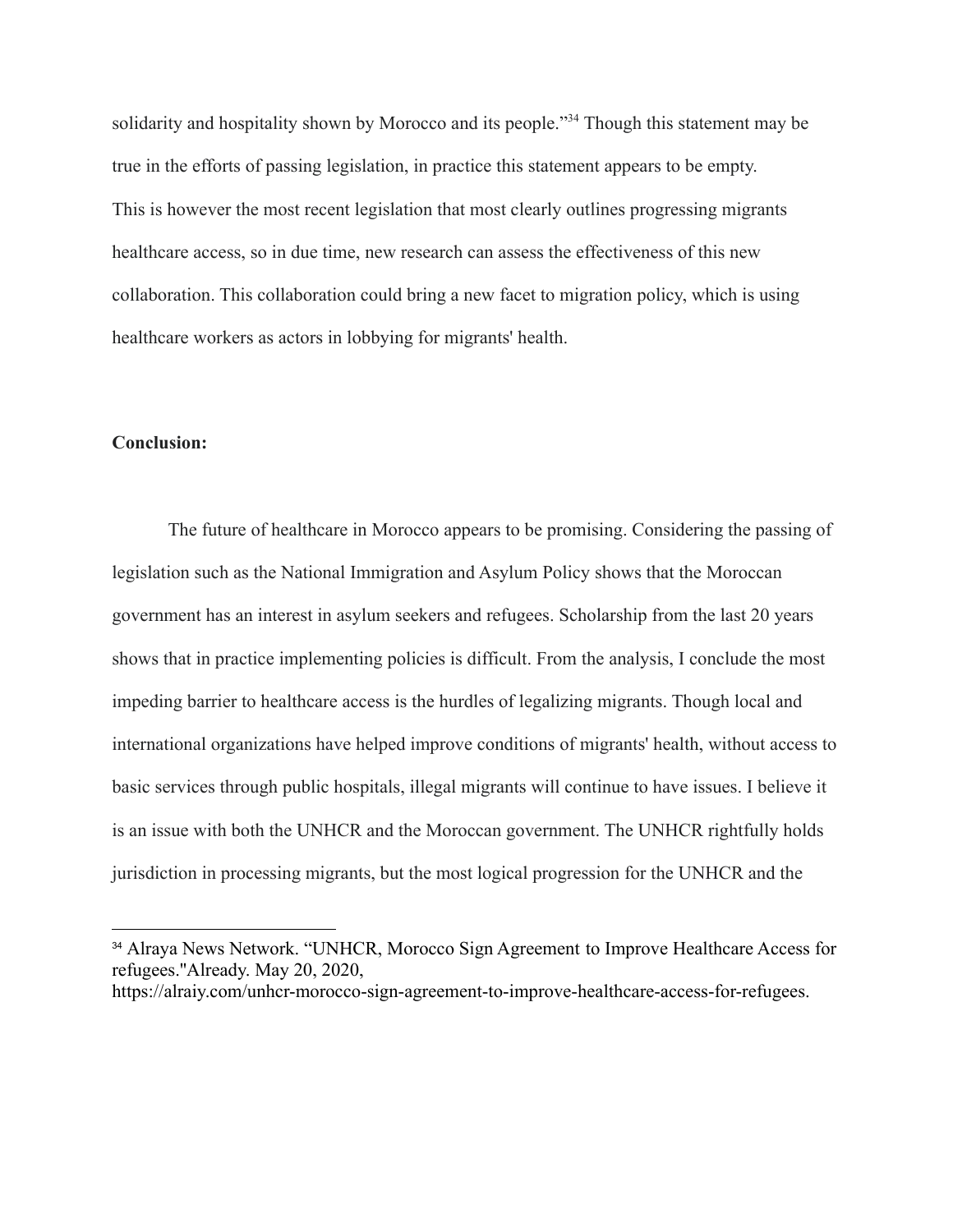Moroccan government would be to provide funding to extend basic healthcare services to undocumented migrants. This would cut the issue of blurry lines between UNHCR jurisdiction and the Moroccan government in terms of services for migrants. Additionally, this would alleviate the pressure from smaller NGOs within Morocco. Lastly, it would prevent the length of time migrants have to endure various diseases without medical care, which would decrease the health crisis that migrants endure in the first place. Migrants would be more likely to remain in Morocco, which would benefit groups like the European Union. This would require delegating more money towards migrant health. This is unlikely for the Moroccan government to do on its own, given it would promote the duration of migrants stay. The European Union or other western countries would have to continue supporting these organizations to keep migrants safe.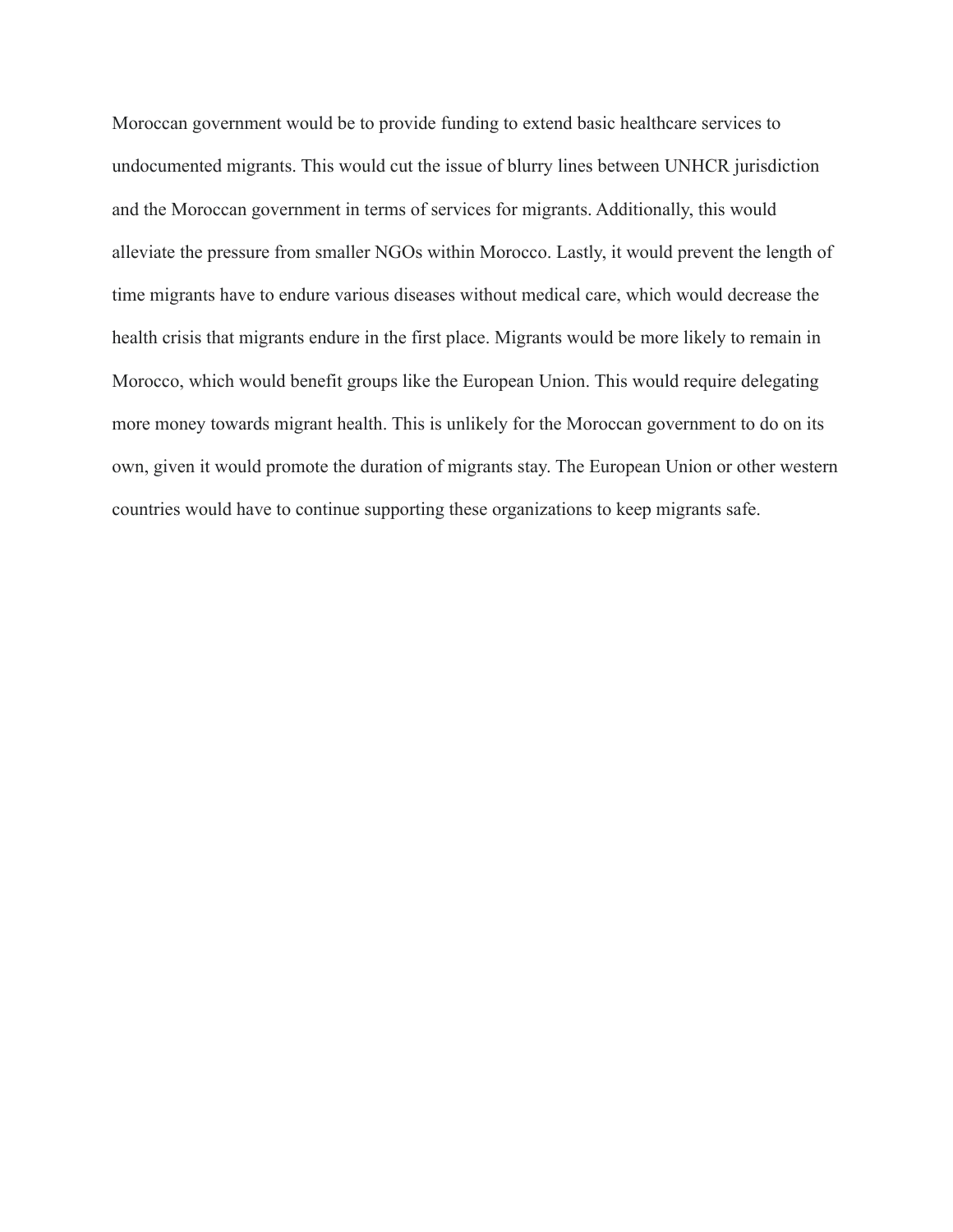#### **Bibliography:**

- Alraya News Network. "UNHCR, Morocco Sign Agreement to Improve healthcare access for refugees."Alraiy. May 20, 2020, https://alraiy.com/unhcr-morocco-sign-agreement-to-improve-healthcare-access-for-refug ees.
- Cherti, Myriam, and Grant, Peter. "The Myth of Transit: Sub-Saharan Migration in Morocco." London: Institute for Public Policy Research, June 2013.

"Fostering Health and Protection to Vulnerable Migrants Transiting throughout Morocco, Tunisia, Egypt, Libya, Yemen, and Sudan." International Organization of Migration. UN Migration. Accessed December 4, 2021. https://morocco.iom.int/sites/morocco/files/Fostering%20health%20and%20protection% 20to%20vulnerable%20migrants%20transiting%20through%20Morocco%2C%20Tunisia %2C%20Egypt%2C%20Libya%2C%20Yemen%20and%20Sudan.pdf

"Human Rights." United Nations. United Nations. Accessed December 5, 2021. https://www.un.org/en/global-issues/human-rights.

Ghazouani, Driss El. "A Growing Destination for Sub-Saharan Africans, Morocco Wrestles with Immigrant Integration." migrationpolicy.org, May 6, 2021. [https://www.migrationpolicy.org/article/growing-destination-sub-saharan-africans-moroc](https://www.migrationpolicy.org/article/growing-destination-sub-saharan-africans-morocco)  $\underline{\mathrm{co}}$  $\underline{\mathrm{co}}$  $\underline{\mathrm{co}}$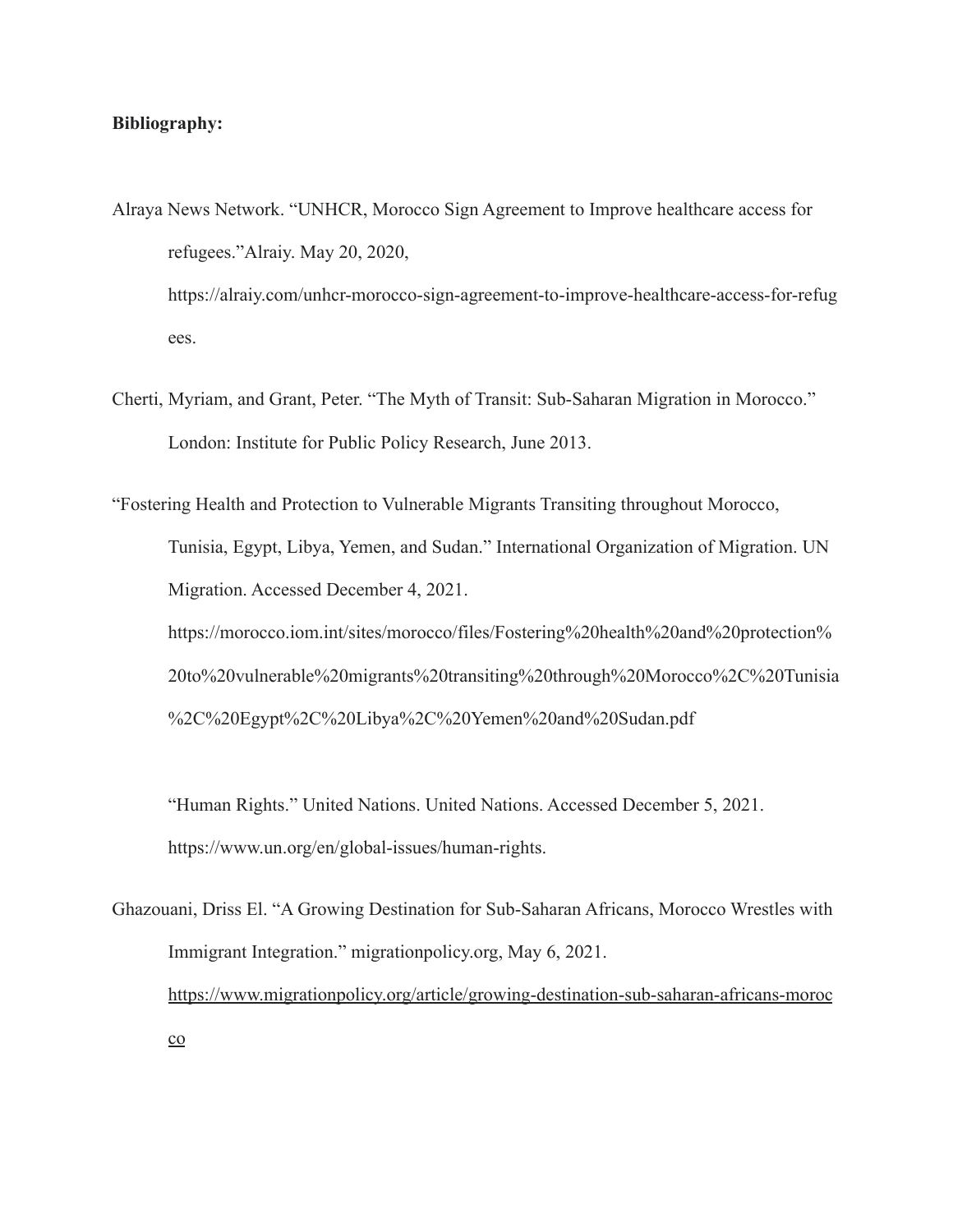- "Health of Refugees and Migrants World Health Organization." World Health Organization, 2018. https://www.who.int/migrants/publications/EMRO-Practices.pdf?ua=1.
- "Human Rights." United Nations. United Nations. Accessed December 5, 2021. https://www.un.org/en/global-issues/human-rights.
- "National Strategy on Immigration and Asylum: Global Forum on Migration and Development." National Strategy on Immigration and Asylum | Global Forum on Migration and Development. Accessed December 13, 2021. https://www.gfmd.org/pfp/ppd/2080.
- "Morocco." Migrants & Refugees Section. Migrants-Refugees, May 24, 2021. https://migrants-refugees.va/country-profile/morocco/.
- Ruger, J. P., & Kress, D. (2007). Health financing and insurance reform in Morocco. *Health affairs (Project Hope)*, *26*(4), 1009–1016. <https://doi.org/10.1377/hlthaff.26.4.1009>
- *Sexual violence and migration*. Doctors Without Borders USA. (2010, March 26). Retrieved December 13, 2021, from https://www.doctorswithoutborders.org/what-we-do/news-stories/research/sexual-violenc e-and-migration.
- Thelwell, Kim. "Healthcare in Morocco." The Borgen Project. Kim Thelwell https://borgenproject.org/wp-content/uploads/The\_Borgen\_Project\_Logo\_small.jpg, August 31, 2020. https://borgenproject.org/tag/healthcare-in-morocco/.